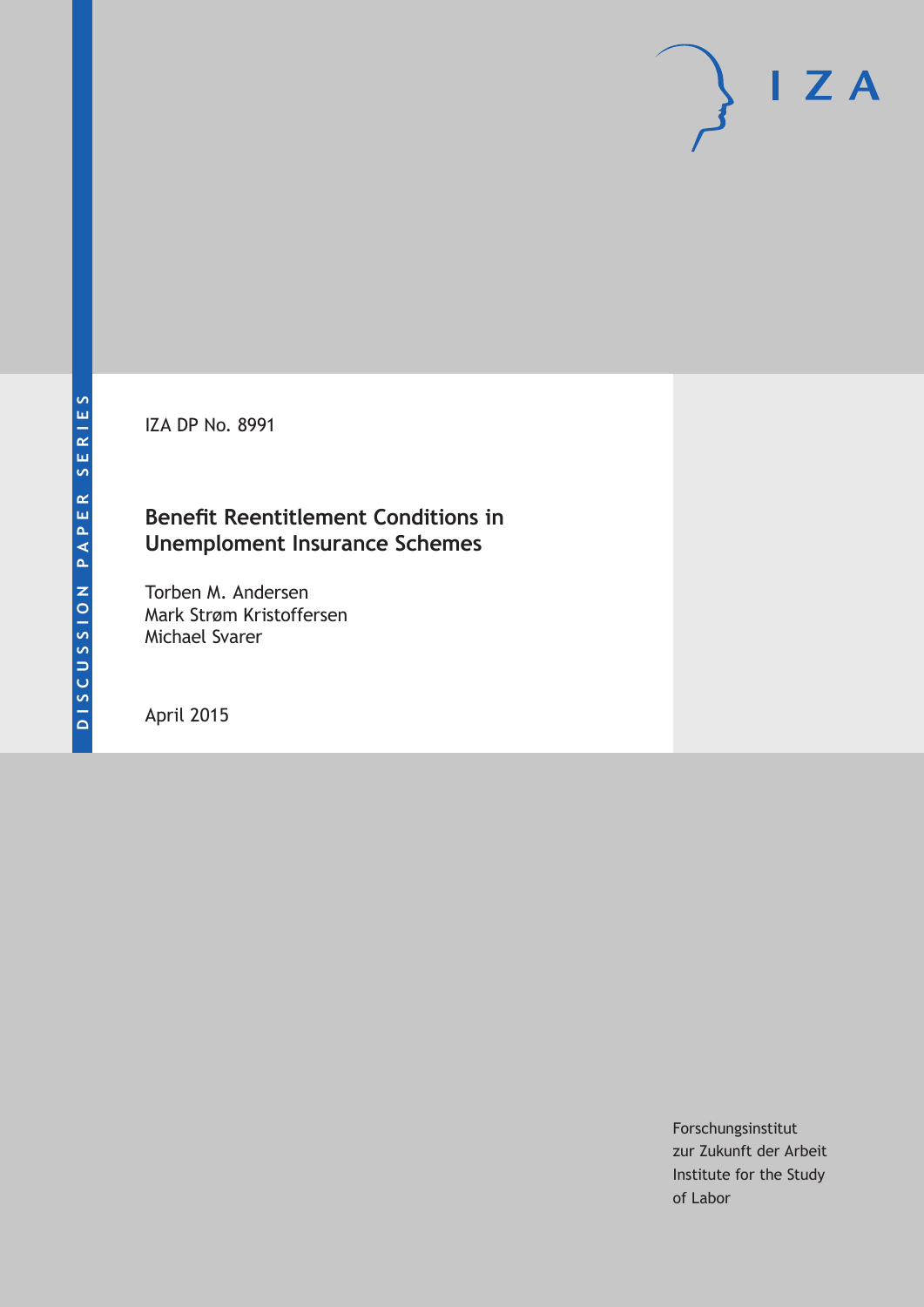# **Benefit Reentitlement Conditions in Unemployment Insurance Schemes**

### **Torben M. Andersen**

*Aarhus University and IZA*

### **Mark Strøm Kristoffersen**

*Danmarks Nationalbank*

### **Michael Svarer**

*Aarhus University and IZA*

### Discussion Paper No. 8991 April 2015

IZA

P.O. Box 7240 53072 Bonn Germany

Phone: +49-228-3894-0 Fax: +49-228-3894-180 E-mail: iza@iza.org

Any opinions expressed here are those of the author(s) and not those of IZA. Research published in this series may include views on policy, but the institute itself takes no institutional policy positions. The IZA research network is committed to the IZA Guiding Principles of Research Integrity.

The Institute for the Study of Labor (IZA) in Bonn is a local and virtual international research center and a place of communication between science, politics and business. IZA is an independent nonprofit organization supported by Deutsche Post Foundation. The center is associated with the University of Bonn and offers a stimulating research environment through its international network, workshops and conferences, data service, project support, research visits and doctoral program. IZA engages in (i) original and internationally competitive research in all fields of labor economics, (ii) development of policy concepts, and (iii) dissemination of research results and concepts to the interested public.

<span id="page-1-0"></span>IZA Discussion Papers often represent preliminary work and are circulated to encourage discussion. Citation of such a paper should account for its provisional character. A revised version may be available directly from the author.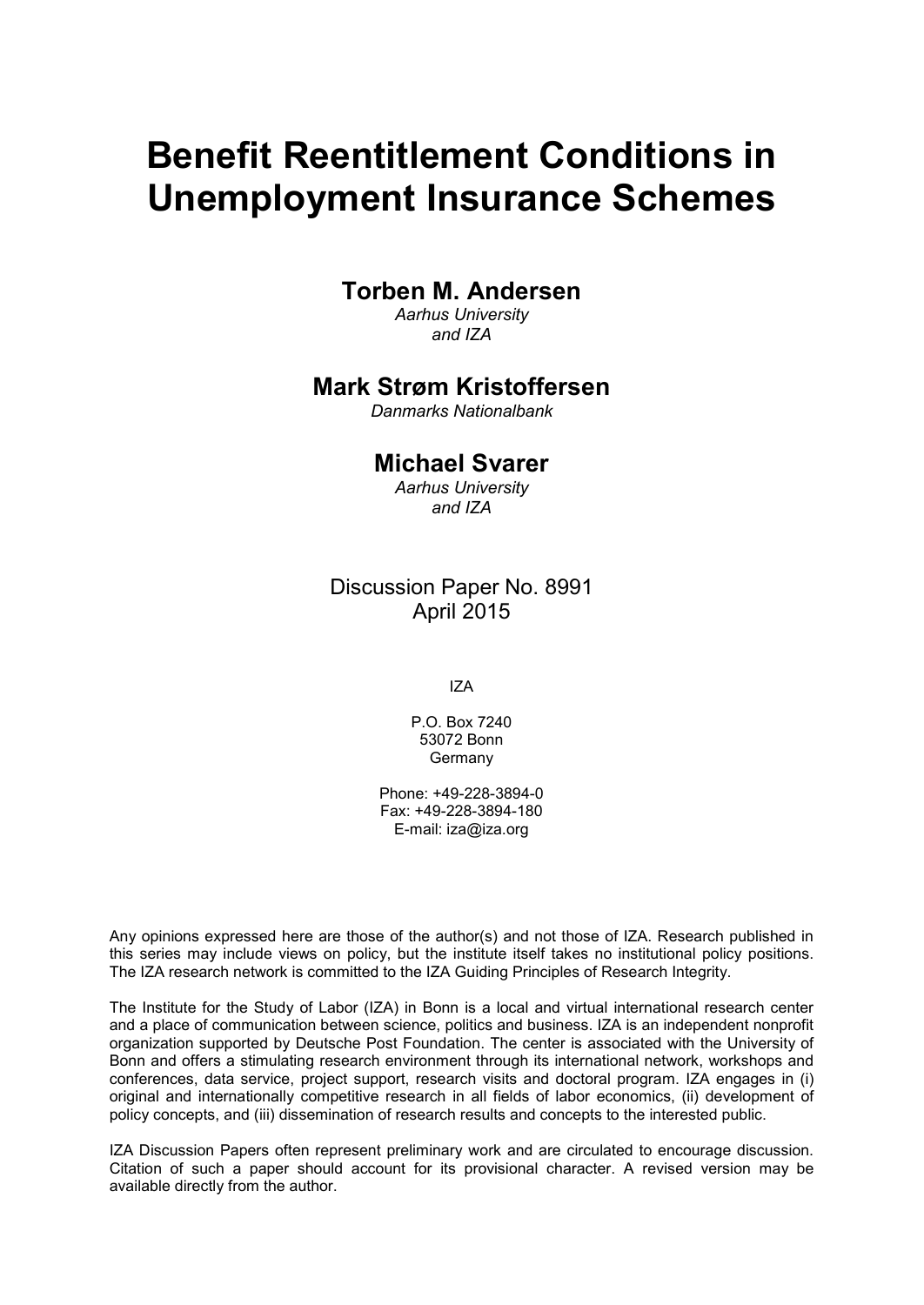IZA Discussion Paper No. 8991 April 2015

# **ABSTRACT**

## **Benefit Reentitlement Conditions in Unemployment Insurance Schemes[\\*](#page-1-0)**

Unemployment insurance schemes include conditions on past employment history as part of the eligibility conditions. This aspect is often neglected in the literature which primarily focuses on benefit levels and benefit duration. In a search-matching framework we show that benefit duration and employment requirements are substitute instruments in affecting job search incentives and thus gross unemployment. We analyse the optimal design of the unemployment insurance system (benefit levels, duration and employment requirements) under a utilitarian social welfare function. Simulations show that a higher insurance motive captured by more risk aversion implies higher benefit generosity and more lax employment requirements but also shortened benefit duration.

JEL Classification: E32, H3, J65

Keywords: reentitlement effects, unemployment insurance, business cycle

Corresponding author:

Michael Svarer Department of Economics and Business Aarhus University Fuglesangs Allé 4 DK - 8210 Aarhus V **Denmark** E-mail: [michael@svarer.dk](mailto:michael@svarer.dk)

The viewpoints and conclusions stated are the responsibility of the authors, and do not necessarily reflect the views of Danmarks Nationalbank.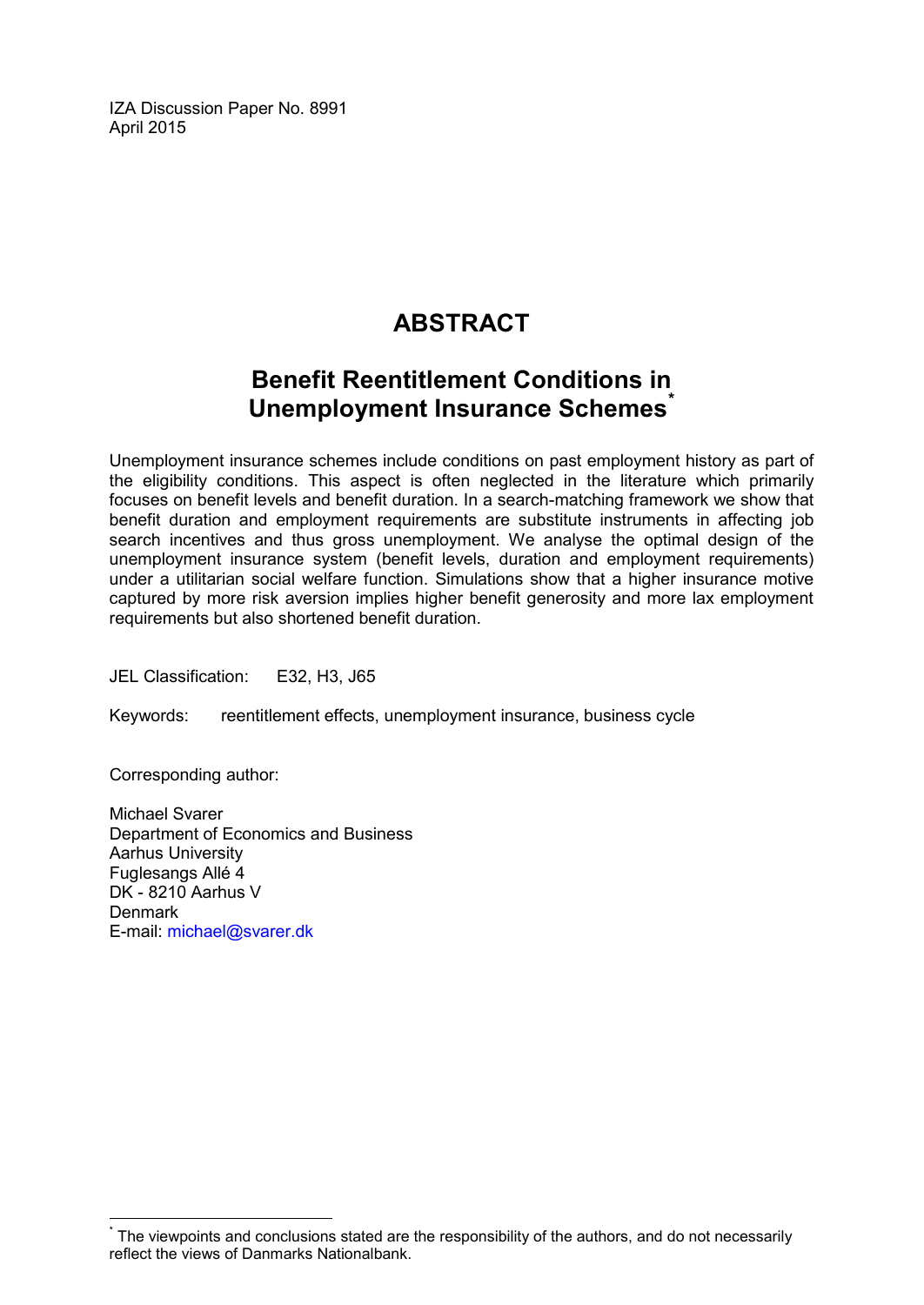### 1 Introduction

Unemployment benefit schemes are usually characterized in terms of benefit levels and duration. Eligibility conditions are equally important, in particular requirements to the previous employment record<sup>1</sup> to initiate a benefit spell, e.g. a certain number of hours of work within a preceding period<sup>2</sup> . In the following we term this the "employment requirement". Benefit duration has to be seen relative to the employment requirement. If this requirement is lax, the maximum duration of a benefit spell matters less since it is easy to regain eligibility and vice versa. This suggest that employment requirements are an important aspect on par with benefit levels and duration in affecting incentives in the labour market.

While there is a voluminous literature on unemployment insurance (see e.g. Fredriksson & Holmlund (2006) and Tatsiramos & van Ours (2012) for surveys), it is only recently that an employment requirement has been explicitly included (see e.g. Hopenhayn & Nicolini (2009), Ortega & Rioux (2010), Pan & Zhang (2012), and Zhang & Faig (2012)). Hopenhayn & Nicolini (2009) argue that if it is impossible to distinguish between quits and layoffs it is optimal to condition benefit eligibility on the employment history of unemployed. Ortega & Rioux (2010) emphasize that an employment criterion can support job creation since unemployed who have exhausted their benefits are willing to accept lower wages to regain the right to unemployment benefits. However, none of those studies allow for endogenous search. We do so to shed light on the incentive role of employment requirements compared to those of benefit levels and duration.

Specifically we consider a search-matching framework with a two-tier benefit system (e.g. Mortensen (1977) and Fredriksson & Holmlund (2001)) where unemployed receiving unemployment benefits transit to a lower benefit level (e.g. social assistance) when unemployment duration exceed some threshold. Our study is related to Ortega & Rioux (2010). They, however, ignore the search effects of changing the parameters of the benefit system. Since the effects of unemployment insurance on job search incentives is crucial we allow for endogenous search. The main contribution of our paper is to compare the incentive effects of employment requirements to those of benefit levels and duration.

<sup>1</sup>Systems often have entry conditions specified in terms of eduvation and/or employment as well as employment requirements to initiate a new benefit spell.

<sup>&</sup>lt;sup>2</sup>Venn (2012) gives a detailed description of unemployment benefit systems across OECD countries. She constructs quantitative indicators for the strictness of eligibility criteria for unemployment benefits across 36 OECD and/or EU members, showing large differences across fairly similar countries.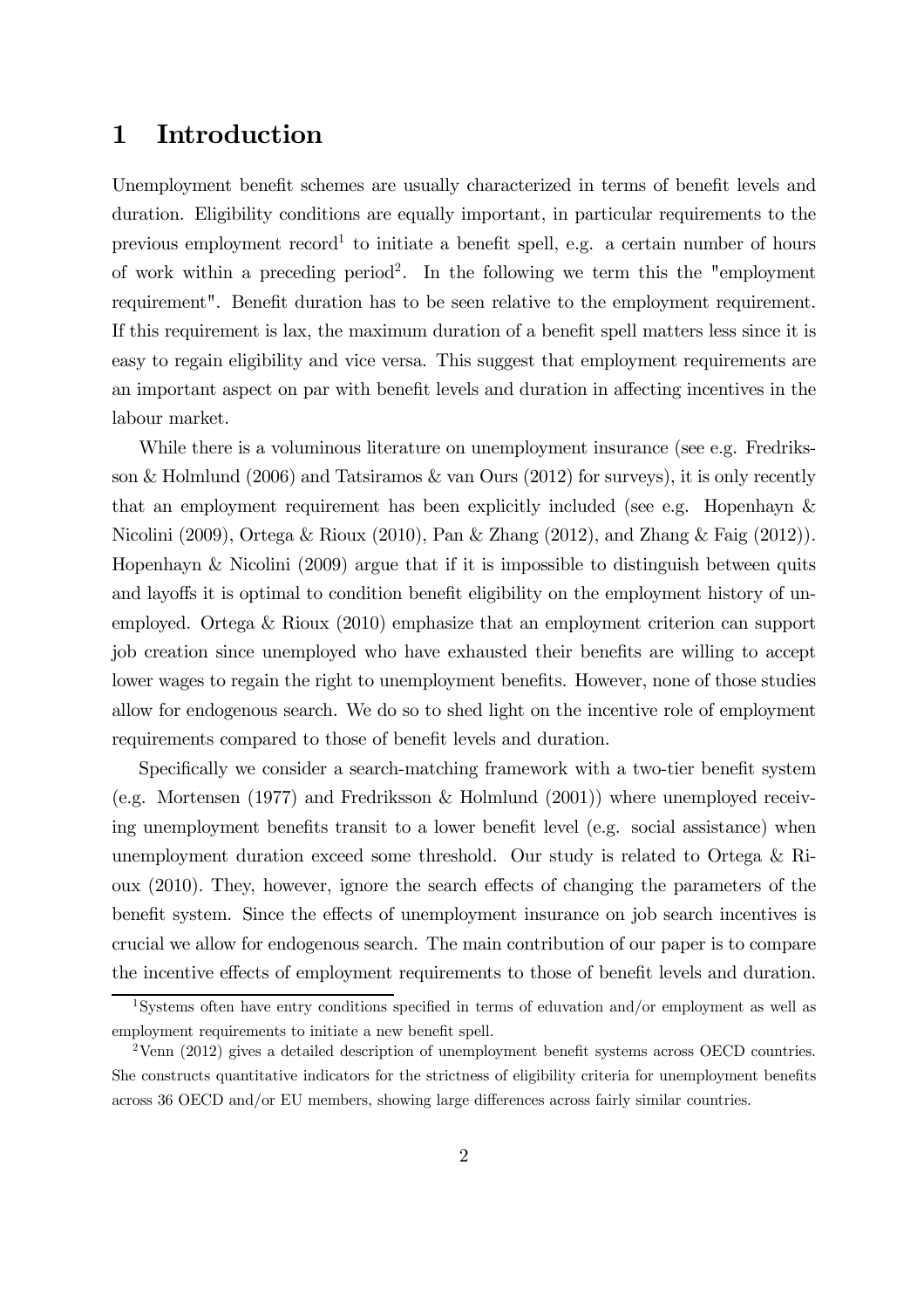We also consider the optimal design of the unemployment insurance scheme and how it depends on the need for insurance measure by risk aversion. We show that the reentitlement requirement can work as a substitute to the benefit duration in terms of generating incentives for job search.

The structure of the paper is as follows: In Section 2 we introduce a search-matching model with employment requirements for unemployment insurance eligibility. The effects of the employment requirement and other elements of the unemployment insurance scheme are analyzed in Section 3. The optimal UI scheme is considered in Section 4. Concluding remarks are given in Section 5.

### 2 Benefit entitlement in a search-matching model

Consider a search-matching model of the labor market where workers can be in one of four states:  $i)$  possessing a job and fulfilling the employment requirement for benefit eligibility in case of involuntary job-separation (state  $E$ ), ii) possessing a job but not fulfilling the employment requirement and thus not being entitled to unemployment benefits  $(b_U)$  but rather social benefits  $(b_K < b_U)$  in case of involuntary job separation (state N), *iii*) being unemployed and entitled to unemployment benefits (state  $U$ ), UIB-unemployed, and  $iv$ ) being unemployed and not entitled to unemployment benefits but social assistance (state K), SA-unemployed. There is a continuum of workers with mass one. All workers are assumed to own an equal share of the firms, and therefore firm profits are distributed among workers, which secures that our model can be given a general equilibrium interpretation. All employed may lose their job by the exogenous separation rate  $p_{U,E}$ . Employed not entitled to unemployment benefits gain eligibility at the rate  $p_{E,N}$ , and thus the expected length of the employment period to regain UIB eligibility is  $1/p_{EN}$ . Unemployed eligible for benefits search for jobs at the rate  $s_U$  and find a job at the rate  $\alpha s_U$ , where  $\alpha$  is the job-finding rate (see below). Unemployed eligible for benefits lose eligibility at the rate<sup>3</sup>  $p_{K,U}$ , and thus the expected potential duration of benefit receipt is  $1/p_{K,U}$ . Finally, unemployed non-eligible for benefits search at the rate  $s_K$  and thus find a job at the rate  $\alpha s_K$ . Note that there are only involuntary job-separations in the model.

The instantaneous utility to an employed is

$$
h(I_i, 1-l); i = E, N
$$

<sup>3</sup>That is, we follow Fredriksson & Holmlund (2001) who show that a fixed time duration can be approximated by a system in which there is a stochastic transition from one benefit level to another.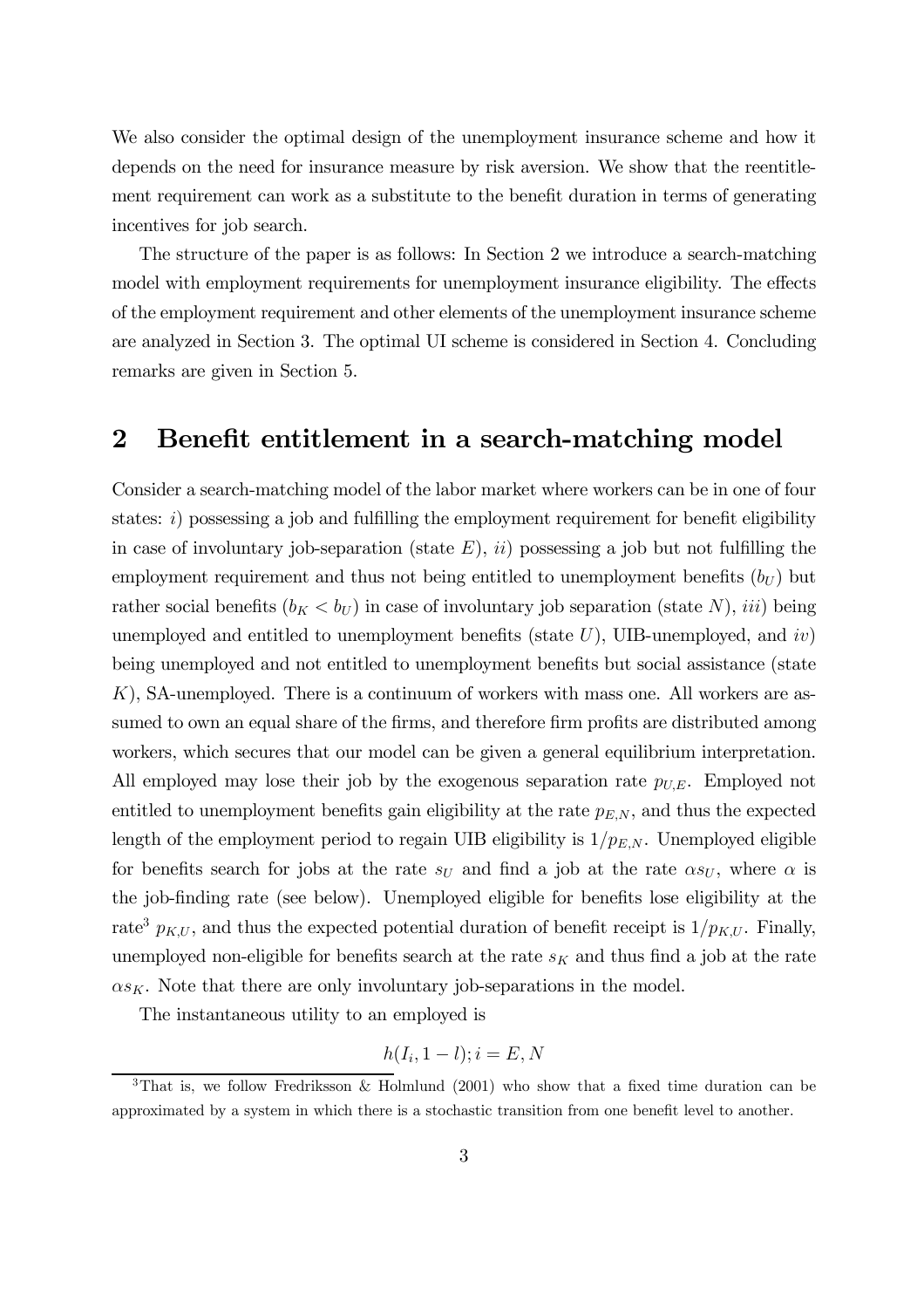where  $I_i$  is net income given as labor income after  $\text{tax}^4 w_i$  [1 –  $\tau$ ] and its share of profits Π. Time endowment is normalized to unity and working hours are l (exogenous).

The instantaneous utility for unemployed is<sup>5</sup>

$$
g(I_j, 1 - s_j); j = U, K
$$

where income is the sum of the transfer  $(b_U \text{ or } b_K)$  and the profit share  $\Pi$ , and  $s_j$  is the amount of time spent searching for a job. The functions  $h$  and  $q$  have the standard properties.

The value functions associated with the four possible labor market states are

$$
\rho V_E = h (w_E [1 - \tau] + \Pi, 1 - l) + p_{U,E} [V_U - V_E]
$$
  
\n
$$
\rho V_N = h (w_N [1 - \tau] + \Pi, 1 - l) + p_{U,E} [V_K - V_N] + p_{E,N} [V_E - V_N]
$$
  
\n
$$
\rho V_U = g (b_U + \Pi, 1 - s_U) + \alpha s_U [V_E - V_U] + p_{K,U} [V_K - V_U]
$$
  
\n
$$
\rho V_K = g (b_K + \Pi, 1 - s_K) + \alpha s_K [V_N - V_K]
$$

where  $\rho$  is the discount rate,  $b_U > b_K$  (see below).

We want to focus on differences or asymmetries arising solely from the design of the unemployment insurance system, and hence we essentially assume that all workers are identical except for their labor market history and thus possibly their benefit entitlement. In this spirit we have assumed that  $p_{K,N} = p_{U,E}$ ; i.e., the job separation rate is the same for eligible and non-eligible workers, and they have the same working hours (exogenous).<sup>6</sup> Note also that the participation constraints:  $V_E \ge V_U, V_N \ge V_K, V_E \ge V_N, V_U \ge V_K$  are assumed fulfilled in the following.

In the following this short-hand notation will be used

$$
h_i(\cdot) \equiv h(w_i[1-\tau] + \Pi, 1-l) \text{ for } i = E, N
$$
  

$$
g_j(\cdot) \equiv g(b_j + \Pi, 1-s_j) \text{ for } j = U, K.
$$

<sup>&</sup>lt;sup>4</sup>Labour income is taxed while profits is not. Note that the tax is financing expenditures on unemployment benefits and social assistance. hence, this formulation captures actual modes of financing via social contributions or taxes.

<sup>&</sup>lt;sup>5</sup>For notational reasons, we allow the instantaneous utility function of the unemployed to differ from that of the employed. However, our results will not hinge on this asymmetry, and in the numerical illustrations  $h(\cdot) = q(\cdot)$ .

 $6$ We impose this symmetry to focus on the question whether re-entitlement conditions can be motivated as a means to improve the trade-off between incentives and insurance in the social safety net.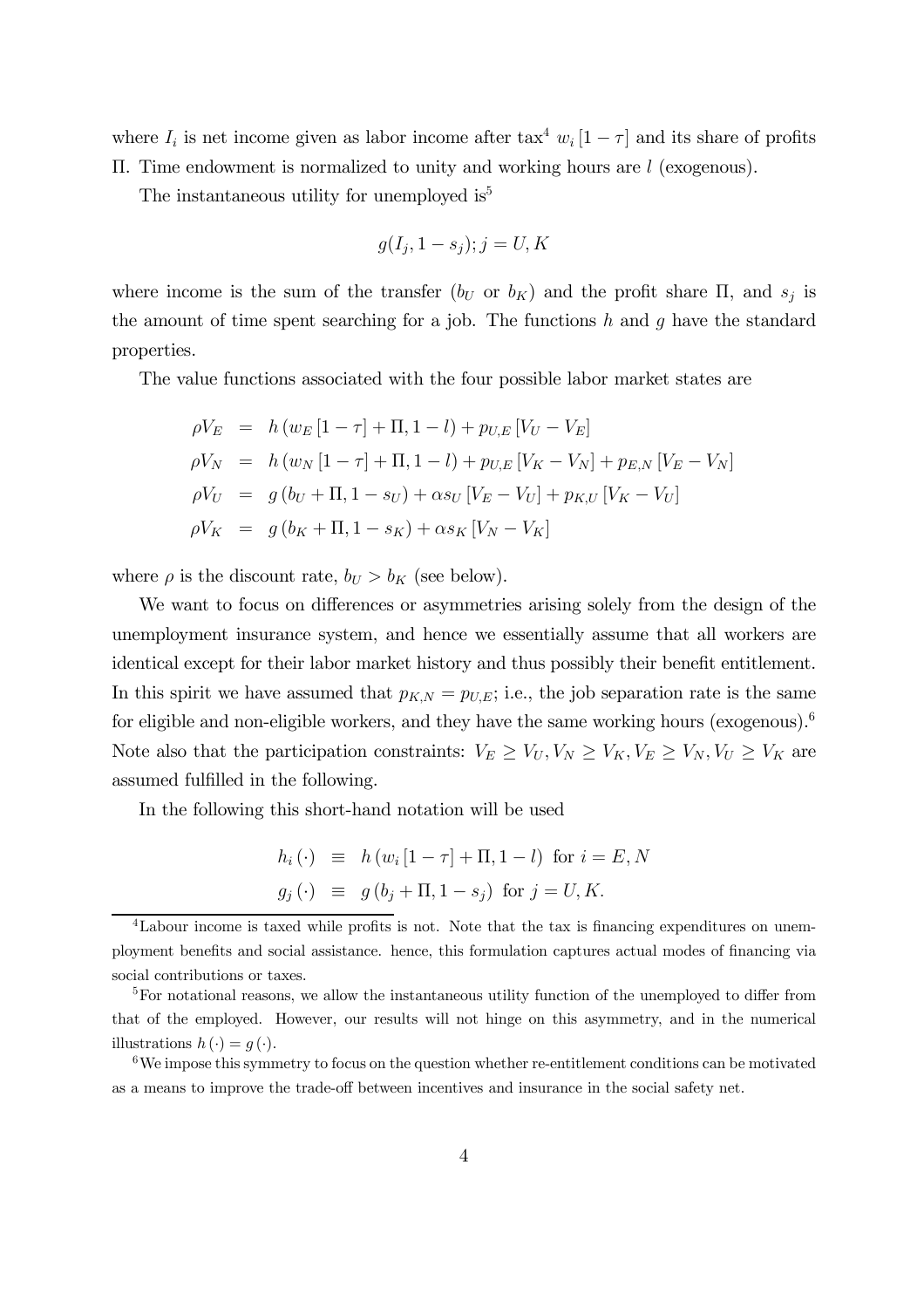The individual takes all variables except the search level to be beyond its own control (i.e., to be unaffected by its decisions), and thus the optimal search level for the two types of unemployed is determined by (note that standard assumptions on  $q$  ensure that the second order condition is fulfilled)

$$
\frac{\partial g_U(\cdot)}{\partial (1 - s_U)} = \alpha \left[ V_E - V_U \right] \tag{1}
$$

$$
\frac{\partial g_K(\cdot)}{\partial (1 - s_K)} = \alpha [V_N - V_K]. \tag{2}
$$

Denoting the share of the population receiving unemployment benefits and social assistance by  $u$  and  $k$ , respectively, we have that total search is given as

$$
s \equiv s_U u + s_K k.
$$

A standard constant returns to scale matching function defined over total search and vacancies  $(v)$  is assumed

$$
m\left( s,v\right) .
$$

The function  $m$  has the usual properties. It follows that the job-finding rate is given by

$$
\alpha = \frac{m\left(s, v\right)}{s} = m\left(1, \theta\right)
$$

where  $\theta \equiv \frac{v}{s}$  $\frac{v}{s}$  is market tightness, and hence  $\alpha = \alpha(\theta)$ ,  $\alpha'(\theta) > 0$ . The job filling rate is

$$
q = \frac{m(s, v)}{v} = m\left(\theta^{-1}, 1\right)
$$

and thus  $q = q(\theta), q'(\theta) < 0.$ 

Firms post vacancies to find vacant workers, and in the hiring process they are not able to distinguish workers by their eligibilities in the unemployment insurance scheme. Thus, the value of a vacancy  $(J_V)$  is expressed in terms of the expected value of a filled job  $(J_{EXP});$  i.e.,

$$
\rho J_V = -\kappa + q \left[ J_{EXP} - J_V \right]
$$

where  $\kappa$  is the flow vacancy cost. The free-entry-condition,  $J_V = 0$ , then implies

$$
J_{EXP} = \frac{\kappa}{q} \tag{3}
$$

where  $J_{EXP}$  is the expected value of a filled job; that is

$$
J_{EXP} \equiv \frac{\alpha s_U u J_E + \alpha s_K k J_N}{\alpha s_U u + \alpha s_K k} = \frac{s_U u J_E + s_K k J_N}{s_U u + s_K k}.
$$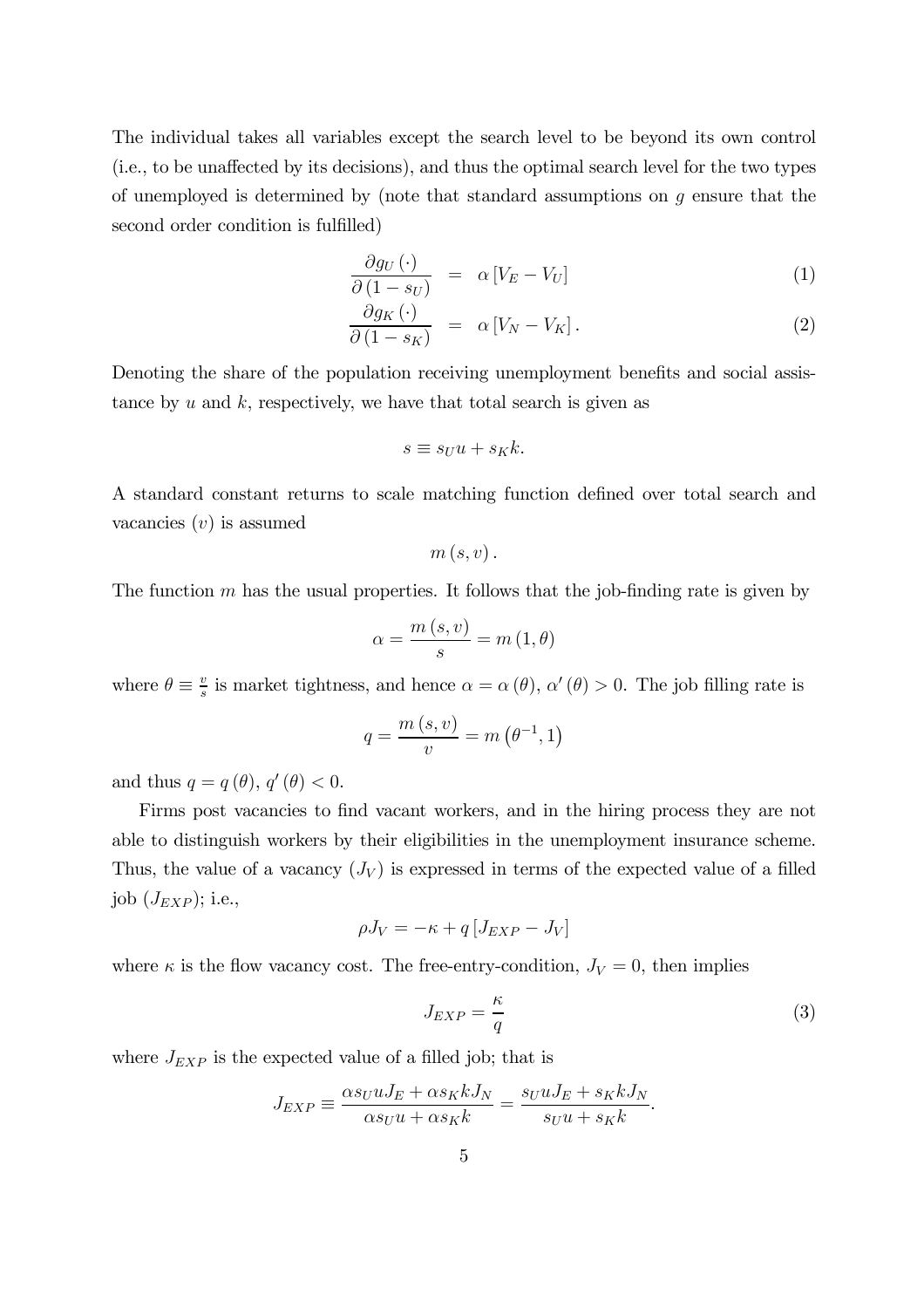After a firm and a worker are matched, the firm knows whether the candidate is entitled to UIB or SA, and therefore the wage depends on the worker's UIB eligibility. The value of a job filled with a UIB eligible worker is<sup>7</sup>

$$
\rho J_E = y - w_E + p_{U,E} [J_V - J_E],
$$

and the value of a job filled with a worker non-eligible for unemployment benefits is

$$
\rho J_N = y - w_N + p_{E,N} [J_E - J_N] + p_{U,E} [J_V - J_N].
$$

Wages are determined through Nash bargaining; i.e.,

$$
w_E = \arg \max_{w_E} (V_E - V_U)^{\beta} (J_E - J_V)^{1-\beta}
$$
  

$$
w_N = \arg \max_{w_N} (V_N - V_K)^{\beta} (J_N - J_V)^{1-\beta}
$$

with the associated first-order conditions (second order conditions assumed to be fulfilled)

$$
\beta \frac{\frac{\partial V_E}{\partial w_E}}{V_E - V_U} + (1 - \beta) \frac{\frac{\partial J_E}{\partial w_E}}{J_E} = 0
$$
\n(4)

$$
\beta \frac{\frac{\partial V_N}{\partial w_N}}{V_N - V_K} + (1 - \beta) \frac{\frac{\partial J_N}{\partial w_N}}{J_N} = 0.
$$
\n(5)

Profits are given as

$$
\Pi = [y - w_E]e + [y - w_N]n - v\kappa
$$

where  $e$  and  $n$  denote the number of eligible and non-eligible workers, respectively. The inflow and outflow equations read (where  $e = 1 - u - k - n$ )

$$
U : ep_{U,E} = \alpha s_U u + p_{K,U} u \tag{6}
$$

$$
K : np_{U,E} + p_{K,U}u = \alpha s_K k \tag{7}
$$

$$
N : \alpha s_K k = p_{U,E} n + p_{E,N} n \tag{8}
$$

for unemployment, social assistance and non-eligible jobs, respectively.

<sup>&</sup>lt;sup>7</sup>Note that workers gaining eligibility for  $b<sub>u</sub>$  experience an immediate change in the wage since the worker and the firm are implicitly assumed to renegotiate the wage promptly. This assumption may be empirically questionable, but we make it for tractability reasons.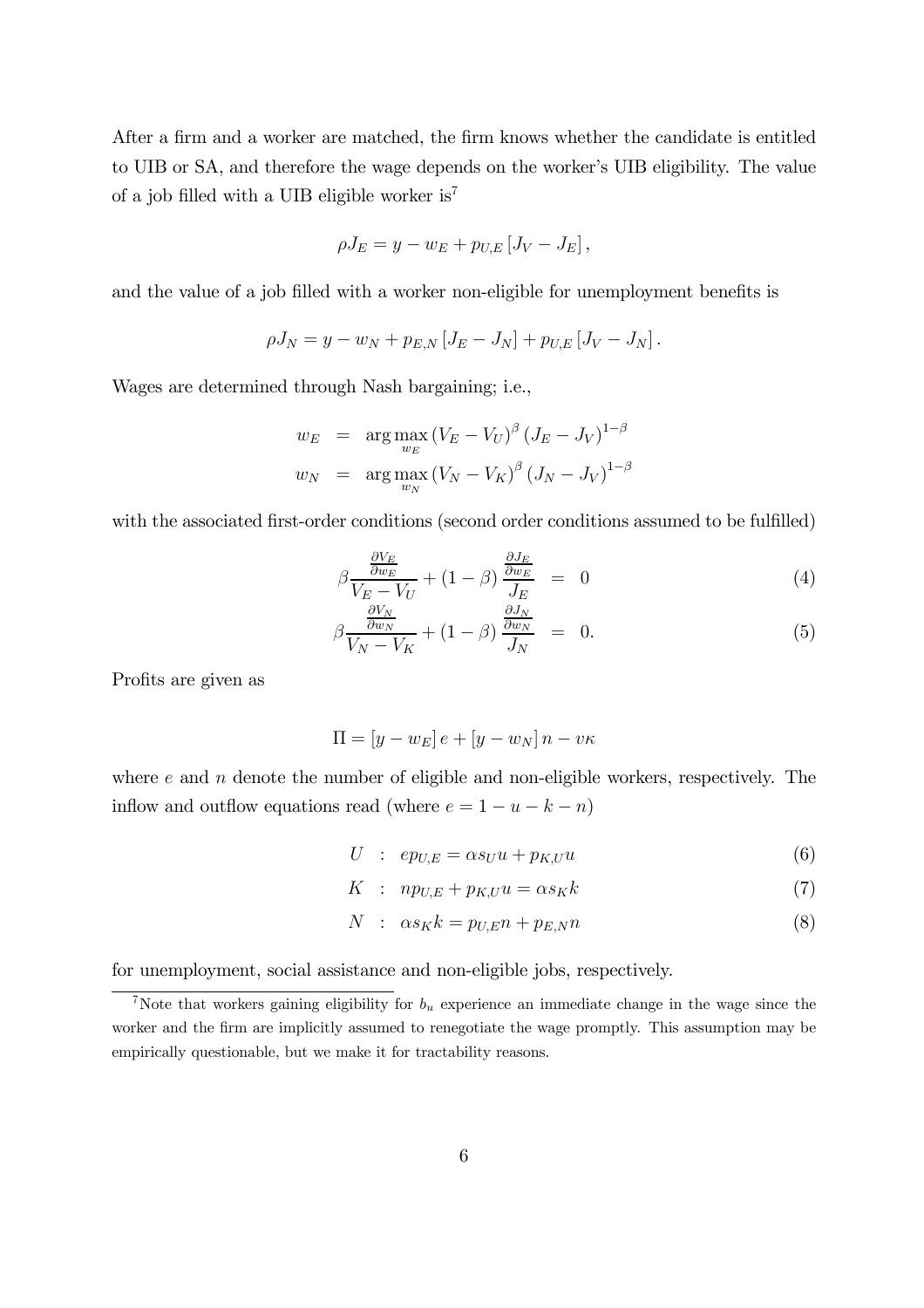For later reference note that the fraction of the population in the various labor market states can be written (recall that  $1 = e + n + u + k$ )

$$
e = e(\alpha, s_U, s_K, p_{E,N}, p_{K,U}, p_{U,E})
$$
  
\n
$$
n = n(\alpha, s_U, s_K, p_{E,N}, p_{K,U}, p_{U,E})
$$
  
\n
$$
u = u(\alpha, s_U, s_K, p_{E,N}, p_{K,U}, p_{U,E})
$$
  
\n
$$
k = k(\alpha, s_U, s_K, p_{E,N}, p_{K,U}, p_{U,E}).
$$

Finally, the public budget constraint reads

$$
\tau(w_E e + w_N n) = b_U u + b_K k. \tag{9}
$$

To sum up, the unemployment insurance scheme is characterized by two benefit levels  $(b_U, b_K)$ , the transition out of  $b_U$  ( $p_{K,U}$ ), and the entry into  $b_U$  eligibility ( $p_{E,N}$ ) capturing reentitlement requirements. Recall that expected benefit duration is  $1/p_{K,U}$  and the employment requirement period  $1/p_{E,N}$ .

In summary, the equilibrium to the model is characterized by unemployed choosing search effort according to  $(1)$  and  $(2)$ , firms creating vacancies according to  $(3)$ , wages determined by  $(4)$  and  $(5)$ , the tax rate determined from  $(9)$  and the flow equations  $(6)$ ,  $(7)$ , and  $(8)$ . It can be shown<sup>8</sup> that the resource balance condition (or goods-market equilibrium condition) is fulfilled; i.e., aggregate output (net of vacancy costs) equals aggregate consumption.

#### 2.1 Calibration

In the next section we derive some partial, analytical results on the effects on job search and gross unemployment from changing benefit duration and the entitlement requirement. In general, however, there a few clear-cut analytical results and therefore we use a numerical illustration when necessary.

As explained further below we use the baseline calibration of Ortega & Rioux (2010) as well as their functional forms (where possible). The time period is a month. The job separation rate  $(p_{U,E})$  is 0.00977. Productivity<sup>9</sup> (y) is 1.517 in the benchmark, and

 ${}^{8}{\rm For}$  proof see Appendix available upon request from the authors.

<sup>&</sup>lt;sup>9</sup>Productivity and the vacancy cost are rescaled (by  $1/1000$ ) compared to Ortega & Rioux to ensure that the choice of search intensities delivers interior solutions. This rescaling has no qualitative effects.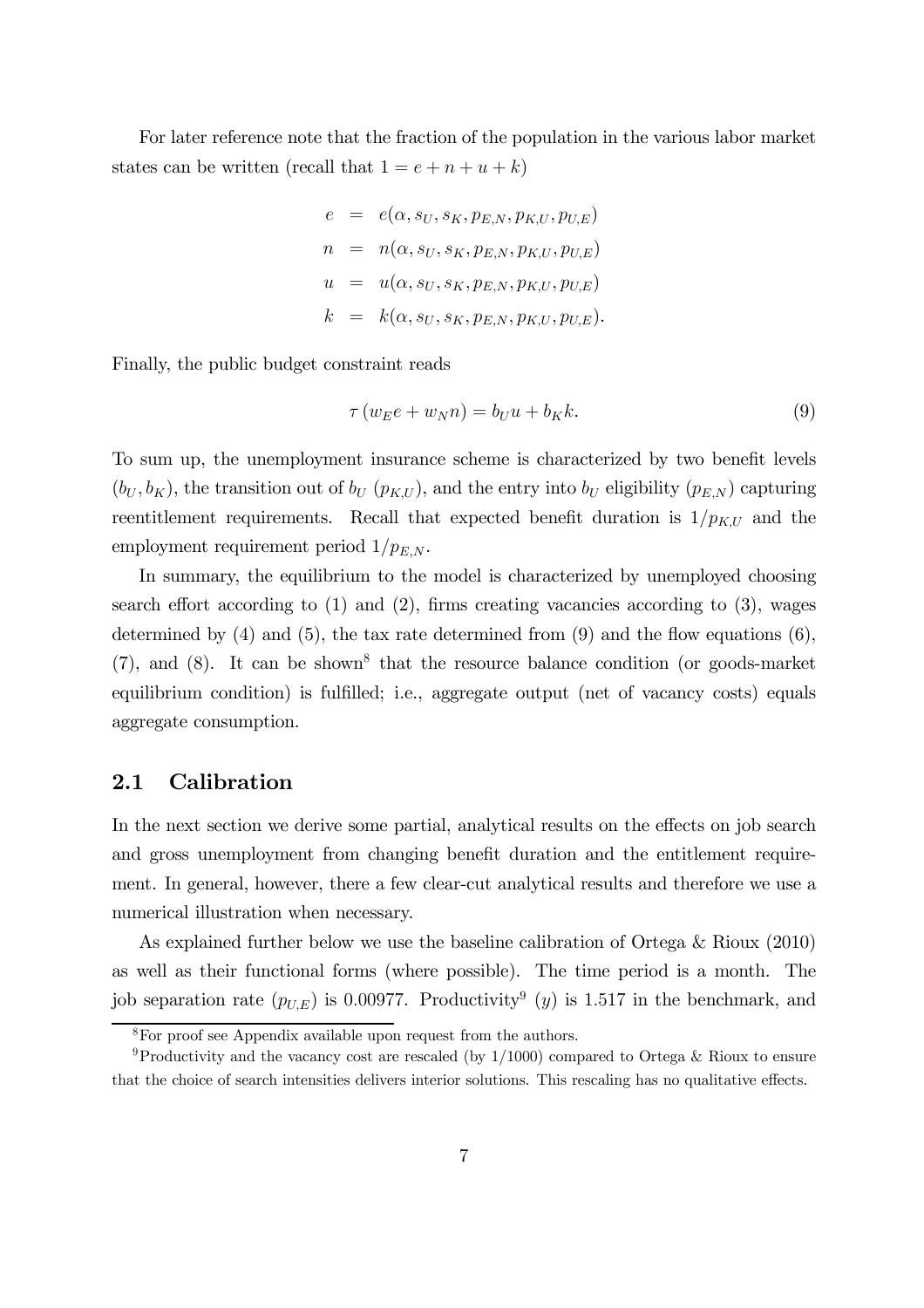the flow cost of vacancies  $(\kappa)$  is 0.56181. The discount rate ( $\rho$ ) is 0.01. We assume the following functional forms for instantaneous utilities

$$
h(I_i, 1 - l) = \frac{1}{1 - \gamma} I_i^{1 - \gamma} + \log(1 - l) \quad ; \quad i = E, N
$$
  

$$
g(I_i, 1 - s_i) = \frac{1}{1 - \gamma} I_i^{1 - \gamma} + \log(1 - s_i) \quad ; \quad i = U, K
$$

with  $\gamma = 1.5$ , and workers are assumed to spend 40% of their time at work; i.e.,  $l = 0.4$ .

The matching function is Cobb-Douglas

$$
m(s, v) = A s^{\varepsilon} v^{1-\varepsilon}
$$

with  $A = 0.05$  and  $\varepsilon = 0.5$ . To avoid introducing arbitrary inefficiencies we set  $\beta = \varepsilon =$ 0.5.

### 3 Search and properties of the UIB system

We start out by clarifying the role of benefit duration  $(p_{K,U})$  and benefit entitlement  $(p_{E,N})$  for given benefit levels  $(b_U, b_K)$  for labor market performance; that is, we consider the implication for a given macroeconomic environment, i.e., wages  $(w_E, w_N)$ , taxes  $(\tau)$ , and job-finding rate ( $\alpha$ ). This clarifies the direct incentive/search effects of the two instruments as part of the social safety net. The complexity of the overall model makes it impossible to arrive at any analytical results for the general equilibrium effects, but the partial approach gives some important insights on the role of the various elements in the unemployment insurance system, and also for the interpretation of the numerical results presented below.

It can be shown<sup>10</sup> that for a given macroeconomic environment

$$
\begin{array}{rcl}\n\frac{ds_U}{dp_{K,U}} > 0; & \frac{ds_K}{dp_{K,U}} < 0 \\
\frac{ds_U}{dp_{E,N}} < 0; & \frac{ds_K}{dp_{E,N}} > 0\n\end{array}
$$

i.e., shorter benefit duration (higher  $p_{K,U}$ ) implies that the UIB-unemployed search more to enhance the chance of finding a job in light of the more dire consequences if this is not successful, and for the SA-unemployed search becomes less attractive since the value of finding a job leading to UIB entitlement is now lower. A more lax employment

 $10$ For proof of results in this section see Appendix available upon request from the authors.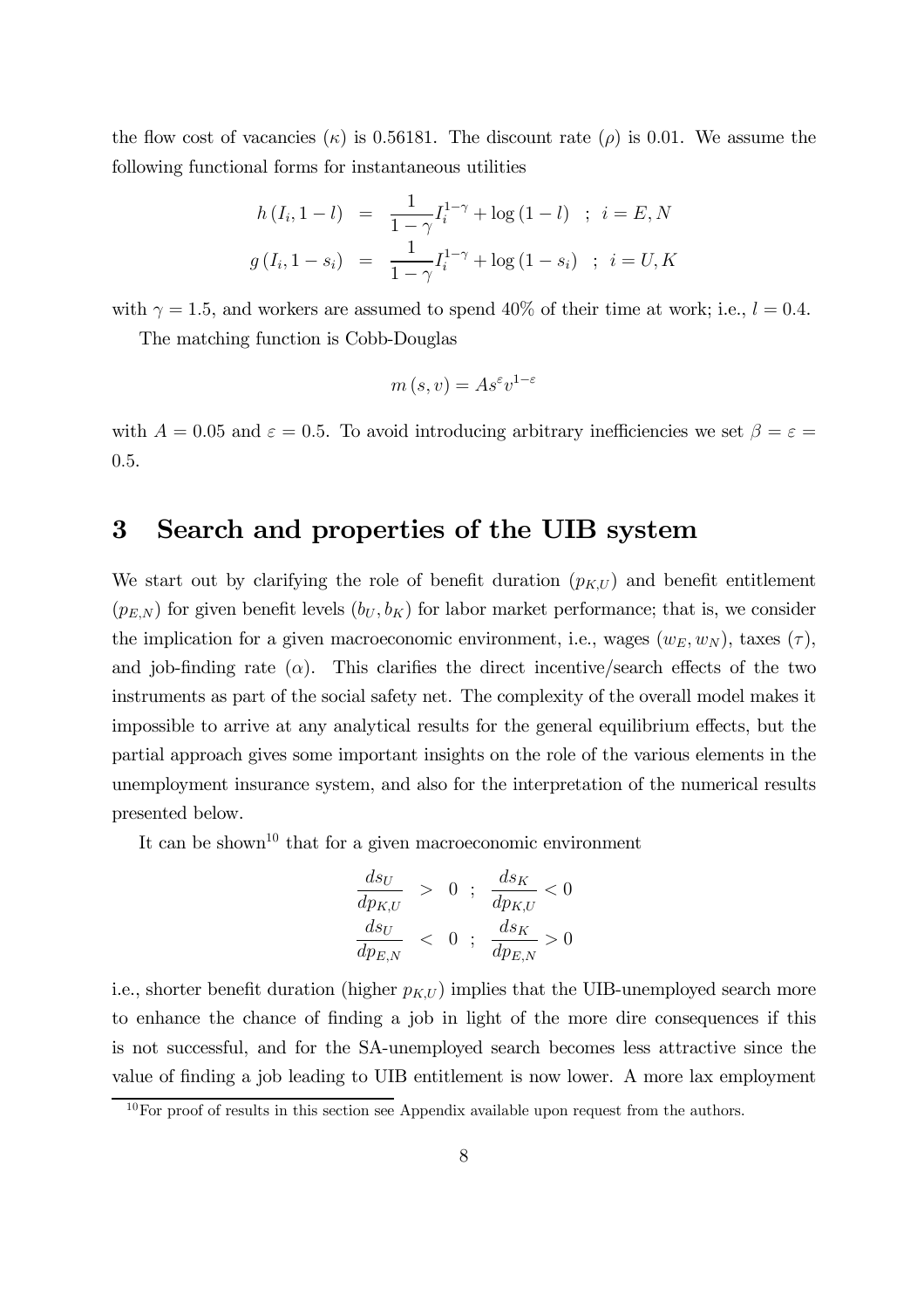requirement (higher  $p_{E,N}$ ) makes the non-entitled unemployed search more since the value of a job is now higher since it more easily leads to UIB-entitlement. Oppositely the eligible unemployed search less since it is less critical to lose entitlement as it can more easily be regained.

Note that the two instruments, benefit duration and entitlement conditions, have different implications for the two types of unemployed. Considering the marginal rate of substitution between the two instruments leaving the utility gain from finding a job unchanged for entitled and non-entitled, respectively, we have (for proof and notation see Appendix)

$$
\frac{dp_{K,U}}{dp_{E,N}} \quad | \quad [v_E - v_U] = \text{constant} = \frac{\frac{p_{K,U}}{\rho} \frac{\alpha_{S_K}}{B_1} \left[ \frac{1}{\rho} B_2 - \left[ V_N - V_K \right] \left[ 1 + \frac{1}{\rho} \alpha_{S_K} \right] \right]}{\left[ \frac{1}{\rho} A_2 - \left[ V_E - V_U \right] \left( 1 + \frac{p_{U,E}}{\rho} \right) \right]} > 0
$$
\n
$$
\frac{dp_{E,N}}{dp_{K,U}} \quad | \quad [v_N - v_K] = \text{constant} = \frac{\frac{p_{E,N}}{\rho} \frac{p_{U,E}}{A_1} \left[ \frac{1}{\rho} A_2 - \left[ V_E - V_U \right] \left( 1 + \frac{p_{U,E}}{\rho} \right) \right]}{\left[ \frac{1}{\rho} B_2 - \left[ V_N - V_K \right] \left[ 1 + \frac{1}{\rho} \alpha_{S_K} \right] \right]} > 0.
$$

Note that search levels are unchanged for utility gains being constant ( $V_E - V_U = constant$ , and  $V_N - V_K$  =constant). The above thus gives the combinations of  $p_{K,U}$  and  $p_{E,N}$ , leaving search ( $s_U$  and  $s_K$  respectively) unchanged. Both types' iso-search curves are upward sloping in the  $(p_{K,U}, p_{E,N})$ -spaces; that is, a higher rate  $(p_{E,N})$  at which nonentitled become entitled to UIB (easier UIB entitlement) has to be accompanied with a higher rate  $(p_{N,U})$  at which UIB-unemployed lose their UIB entitlement (shorter benefit duration) to leave search unchanged, i.e., the two instruments are substitutes. This applies for both types of unemployed, but the marginal rates of substitution are different, which suggests that it may be desirable to let the UI scheme feature both elements (see below). Intuitively, using two instruments seems to dominate using only one since there are two search levels which can be affected, and the two instruments are not perfect substitutes, cf. the difference in the marginal rates of substitution.

Finally, note that (for proof see Appendix) an increase in  $p_{K,U}$  leads to a decrease in  $V_E$  and a decrease in  $V_K$ , while there is an ambiguous effect on  $V_N$  and  $V_U$ . An increase in  $p_{E,N}$  leads to an increase in  $V_E$  and an increase in  $V_K$ , while there is an ambiguous effect on  $V_N$  and  $V_U$ .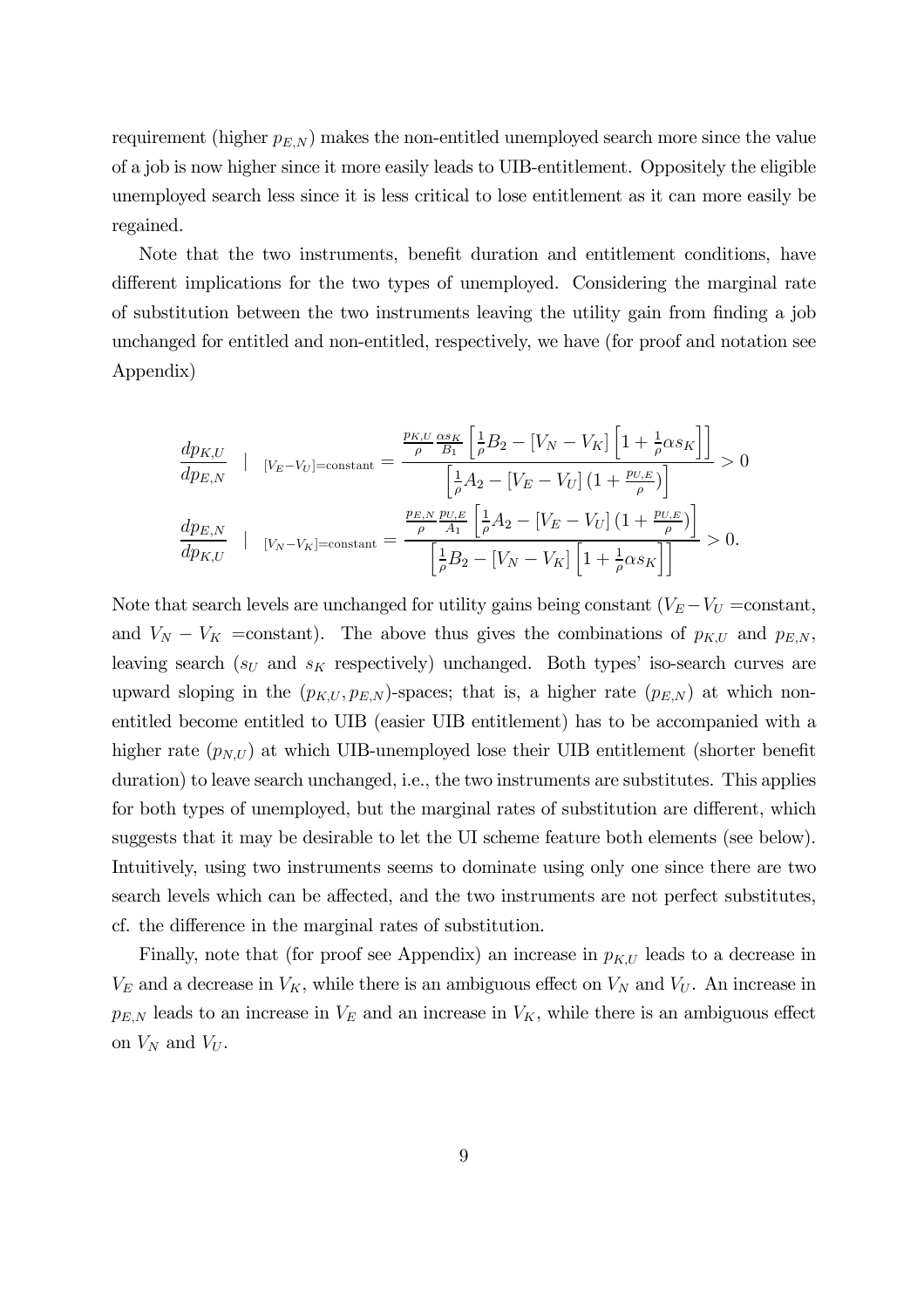#### 3.1 Labor market outcomes

Consider next the role of benefit duration and employment eligibility conditions for labour market performance assessed in terms of the gross level of unemployment  $(u + k)$ , i.e. recipients of unemployment benefits or social assistance.

From the flow equations we have

$$
[e+n] p_{U,E} = \alpha s_U u + \alpha s_K k = \alpha s
$$

i.e., for a given job-separation rate  $p_{U,E}$  and job-finding rate  $\alpha$ , total employment  $(e+n)$ is monotonously increasing in aggregate search. Since  $1 = e + n + u + k$  it follows that  $u + k$  is monotonously decreasing in s.

We show in the Appendix that the gross unemployment rate  $(u + k = 1 - (e + n))$  can be written in implicit form as

$$
u + k = F(s_U(p_{K,U}, p_{E,N}), s_K(p_{K,U}, p_{E,N}), p_{K,U}, p_{E,N}).
$$

It can be shown that (see Appendix)

$$
\frac{\partial F(\cdot)}{\partial s_U} < 0 \; ; \; \frac{\partial F(\cdot)}{\partial s_K} < 0
$$
\n
$$
\text{sign}\left(\frac{\partial F(\cdot)}{\partial p_{K,U}}\right) = \text{sign}(s_U - s_K)
$$
\n
$$
\text{sign}\left(\frac{\partial F(\cdot)}{\partial p_{E,N}}\right) = -\text{sign}\left(\frac{\partial F(\cdot)}{\partial p_{K,U}}\right).
$$

It is an implication that for given search there is always a trade-off between benefit duration and benefit entitlement in achieving a given level of gross unemployment; i.e., if benefit eligibility can be acquired more easily (higher  $p_{E,N}$ ), then benefit duration can be reduced (higher  $p_{K,U}$ ).

In general search responses imply that the slope of the iso-employment locus cannot be unambiguously signed. Therefore, we turn to a numerical illustration and Figure 1 shows iso-gross unemployment curves in the  $(p_{E,N}, p_{K,U})$ -plane for the full model where e.g. wages and labour tightness are no longer fixed (see above for the numerical details). We see that the iso-gross unemployment curves are positively sloped, which reveals a trade-off between easier reentitlement and shorter UIB duration in sustaining a certain level of  $u+k$ , i.e. the partial results found above are also found for the general equilbrrium outcome. Furthermore, gross unemployment increases when we move to the South-East, i.e., longer UIB duration and/or more lax employment requirements. This is explained by SA-unemployed searching more intensively than UIB-unemployed  $(s_K > s_U)$ .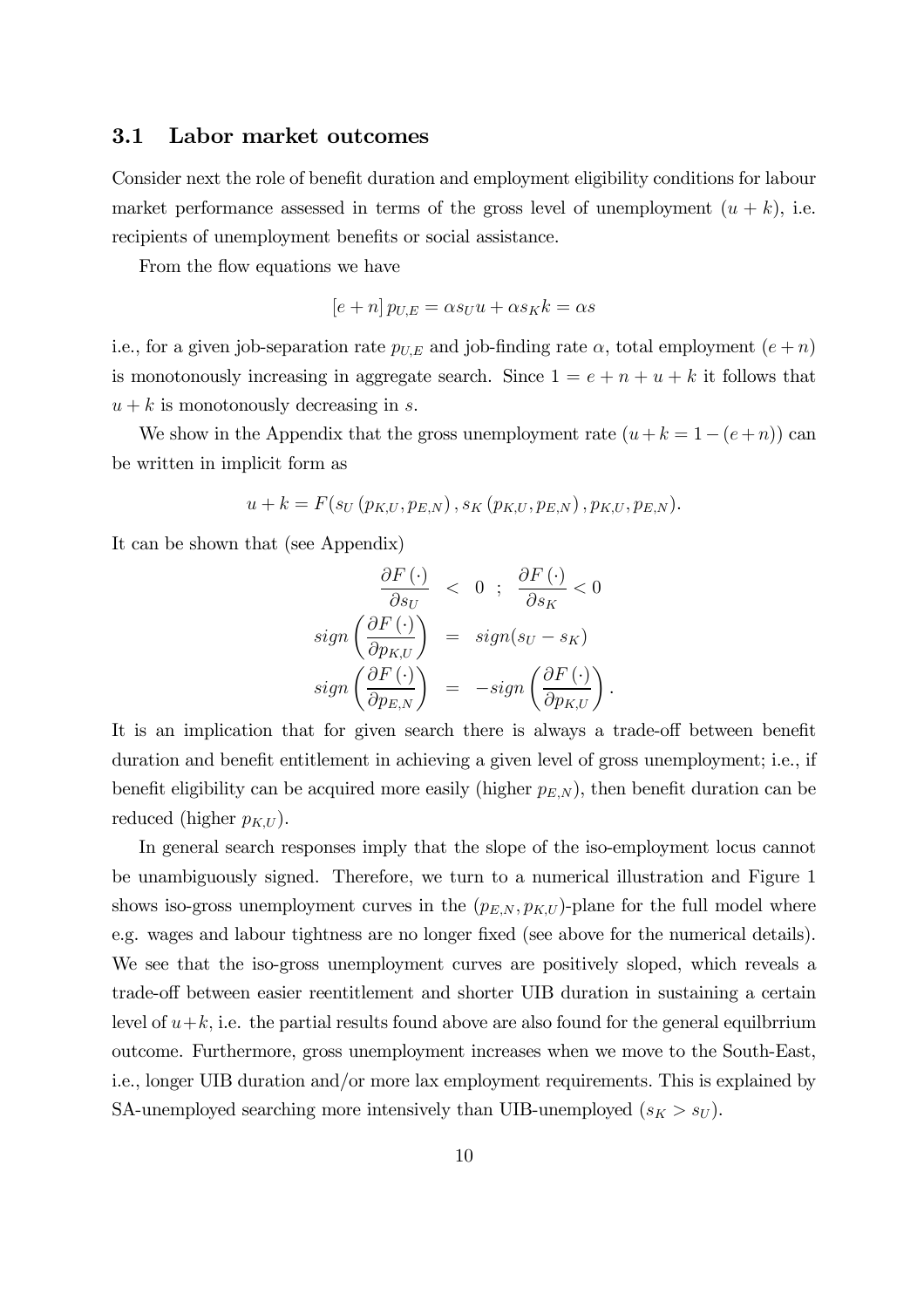



### 4 Optimal social safety net

In the following we consider the optimal design of the social safety net assuming a utilitarian social welfare function. The social welfare function can be written<sup>11</sup>

$$
\Omega = e\rho V_E + n\rho V_N + u\rho V_U + k\rho V_K
$$
  
=  $eh_E(\cdot) + nh_N(\cdot) + u g_U(\cdot) + k g_K(\cdot).$  (10)

The social welfare function  $\Omega$  gives the sum of utility generated in the economy under a given policy package  $(b_U, b_K, p_{K,U}, p_{E,N}).$ 

As a prelude it is useful to consider some special cases. The standard case considered in the literature assumes that employment automatically gives entitlement to unemployment

 $11$  For proof see Appendix available upon request from the authors.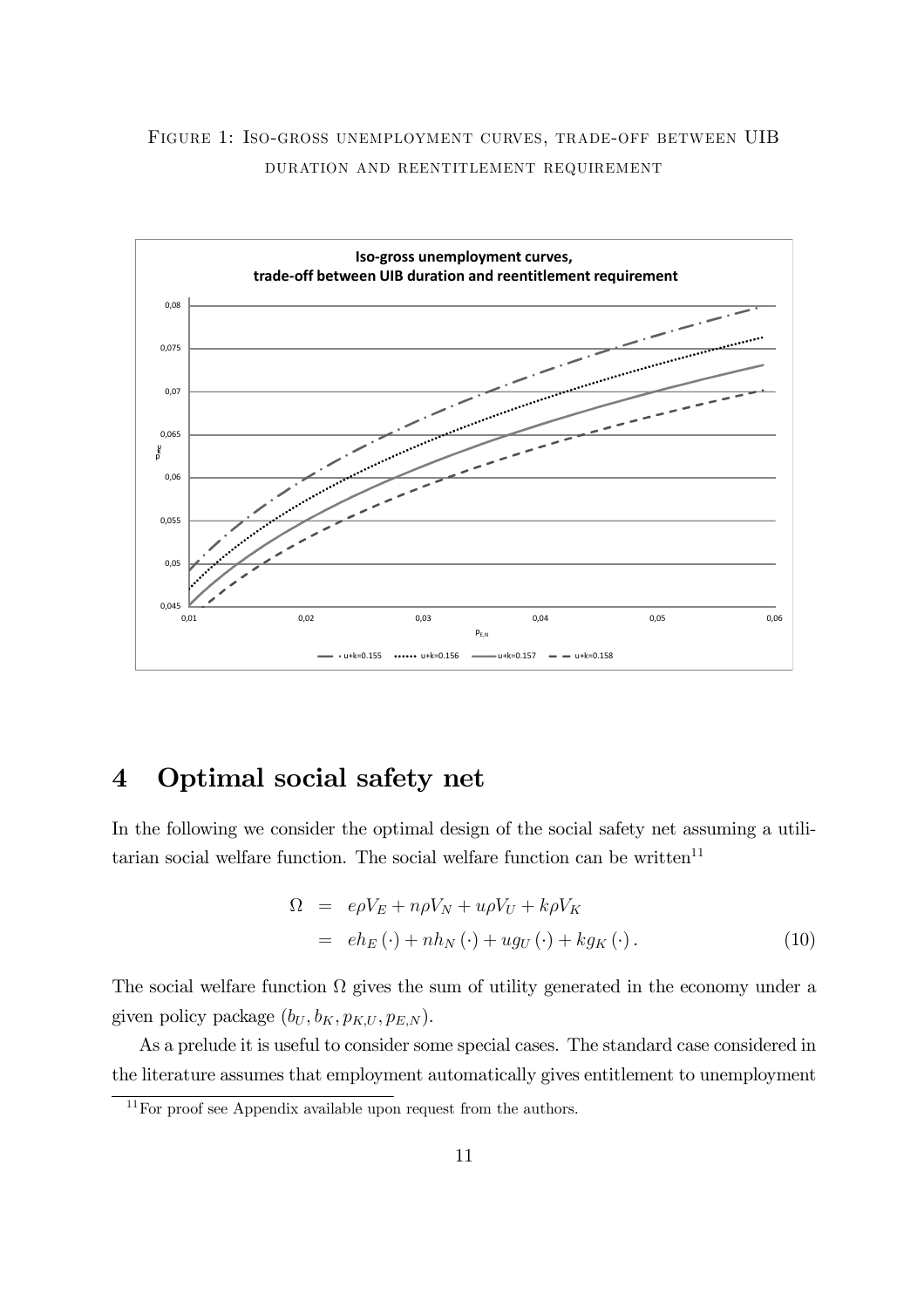benefits in the case of layoffs corresponding to  $p_{E,N} \to \infty$ , in which case  $n \to 0$ . A simple one-tier benefit scheme in this case arises if  $p_{K,U} \to 0$  (infinite benefit duration) implying  $k \to 0$ . Note also that  $p_{E,N} \to 0$  implies that it is not possible to transit to a job providing entitlement to unemployment benefits in the case of lay-off, and hence<sup>12</sup>  $u \to 0$  and  $e \to 0$ ; i.e., this case corresponds to a one-tier benefit scheme where the only two states are N and K.

There are two pertaining questions on the optimal design of the unemployment insurance scheme:

- $i)$  Is it optimal to have two tiers, i.e., to have a finite duration of unemployment benefits after which unemployed transit to a lower social assistance, corresponding to  $p_{K,U} > 0$ ?
- ii) Is it optimal to include an employment condition as part of the eligibility conditions in the benefit scheme, i.e., to have  $0 < p_{E,N} < \infty$ ?

A sufficient<sup>13</sup> condition for the optimal UI scheme to have two tiers is

$$
\lim_{p_{K,U}\to 0}\frac{\partial\Omega}{\partial p_{K,U}}>0
$$

whereas a sufficient condition for the optimality of a reentitlement condition is

$$
\lim_{p_{E,N}\rightarrow\infty}\frac{\partial\Omega}{\partial p_{E,N}}<0
$$

conditional on two tiers being optimal. The overall complexity of the model prevents us from analytically deriving clear answers to the two key questions, and therefore we resort to a numerical illustration below.

The reasoning above suggests that the design of the optimal unemployment insurance scheme is by no means trivial<sup>14</sup>. To proceed we adopt the calibration of Ortega & Rioux (2010), see details above, in which case the optimal social safety net exhibits two tiers and non-automatic UIB-entitlement. Clearly, the results are dependent on the chosen functional forms and parameter values.

<sup>&</sup>lt;sup>12</sup>Note that the flow equations imply  $np_{E,N} = p_{K,U} u$ .

<sup>&</sup>lt;sup>13</sup>Rigorously speaking, the sufficient condition should also include  $\lim_{p_{K,U}\to\infty}\frac{\partial\Omega}{\partial p_{K,U}} < 0$ . However, in the limit there is only notational difference between a one-tier scheme with only SA-unemployed and a one-tier scheme with only UIB-unemployed.

<sup>&</sup>lt;sup>14</sup>Numerical solutions of the model underpin this ambiguity since a two-tier benefit scheme with nonautomatic entitlement for UIB is by no means a universal solution to the problem of choosing the optimal structure of the social safety net.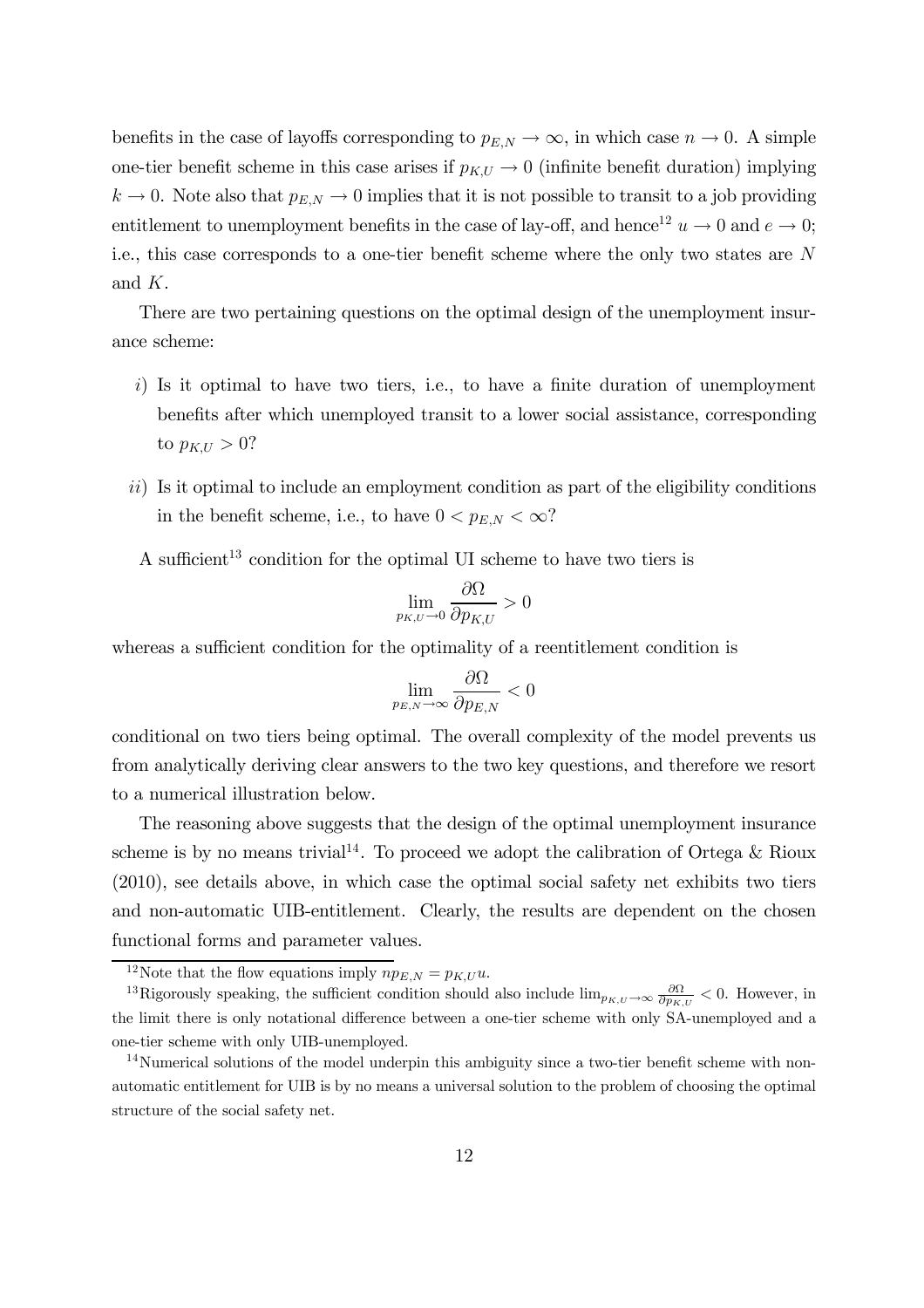#### 4.1 Optimal UI scheme

The numerical solution has the optimal UI scheme to include two tiers and non-automatic entitlement for UIB, i.e.,  $b_U > b_K > 0$ ,  $0 < p_{K,U} < \infty$ , and  $0 < p_{E,N} < \infty$ . In particular, welfare defined in (10) is maximized with  $b_U = 0.587$ ,  $b_K = 0.207$ ,  $p_{K,U} = 0.057$ , and  $p_{E,N} = 0.023$ . Gross unemployment  $(u + k)$  is approximately 16%, the replacement rate for UIB eligible workers  $(RR_U \equiv \frac{b_U}{w_E(1-\tau)})$  is 58%, while it is only 23% for non-eligible workers  $(RR_K \equiv \frac{b_K}{w_N(1-\tau)})$ .

The interesting question is the role played by the four dimensions of the unemployment insurance scheme  $(b_U, b_K, p_{K,U}, p_{E,N})$  in the optimal policy. Underlying this is a question of insurance vs. incentives. The unemployment insurance scheme is there to protect against income losses in case of unemployment, and at the same time it should be designed so as to support job search incentives. Properties of this trade-off can be explored by varying the parameter  $(\gamma)$  capturing the relative risk aversion of individuals and thus the need for insurance. As is well-known the utilitarian planner redistributes depending on marginal utilities of consumption. By increasing  $\gamma$  and thus making marginal utilities more sensitive to income/consumption implies, other things being equal, that there is a stronger motive to redistribute. This calls for higher levels of benefits  $(b_U)$  and social assistance  $(b_K)$ . This raises the classical issue of efficiency vs equity. Can and should the disincentive effects of these increases be countered by changes in benefit duration and the employment requirement?

In Figure 2 we show the response of the four dimensions of the unemployment insurance system to an increase in the risk aversion. As expected both the unemployment benefit and the social assistance are increasing in risk aversion for the reasons discussed above. However, benefit duration is monotonously decreasing in risk aversion  $(p_{K,U})$  is increasing). For the reentitlement requirement we find a non-monotone path. Starting from a low level, an increase in risk aversion first causes renetitlement conditions to be tightened ( $p_{E,N}$  decreases) and then at higher levels to be loosened ( $p_{E,N}$  increases). For risk above a critical level, an increase in risk aversion leads to more generosity along three dimensions; higher benefits, higher social assistance, and easier reentitlement conditions, but a tigthening in the form of shorter benefit duration. The subsitution between benefit duration and entitlement thus carries over to optimal policies. This suggests that benefit duration plays a more important role than the employment conditions in maintaining the incentive structure when more insurance is provided since agents are more risk averse.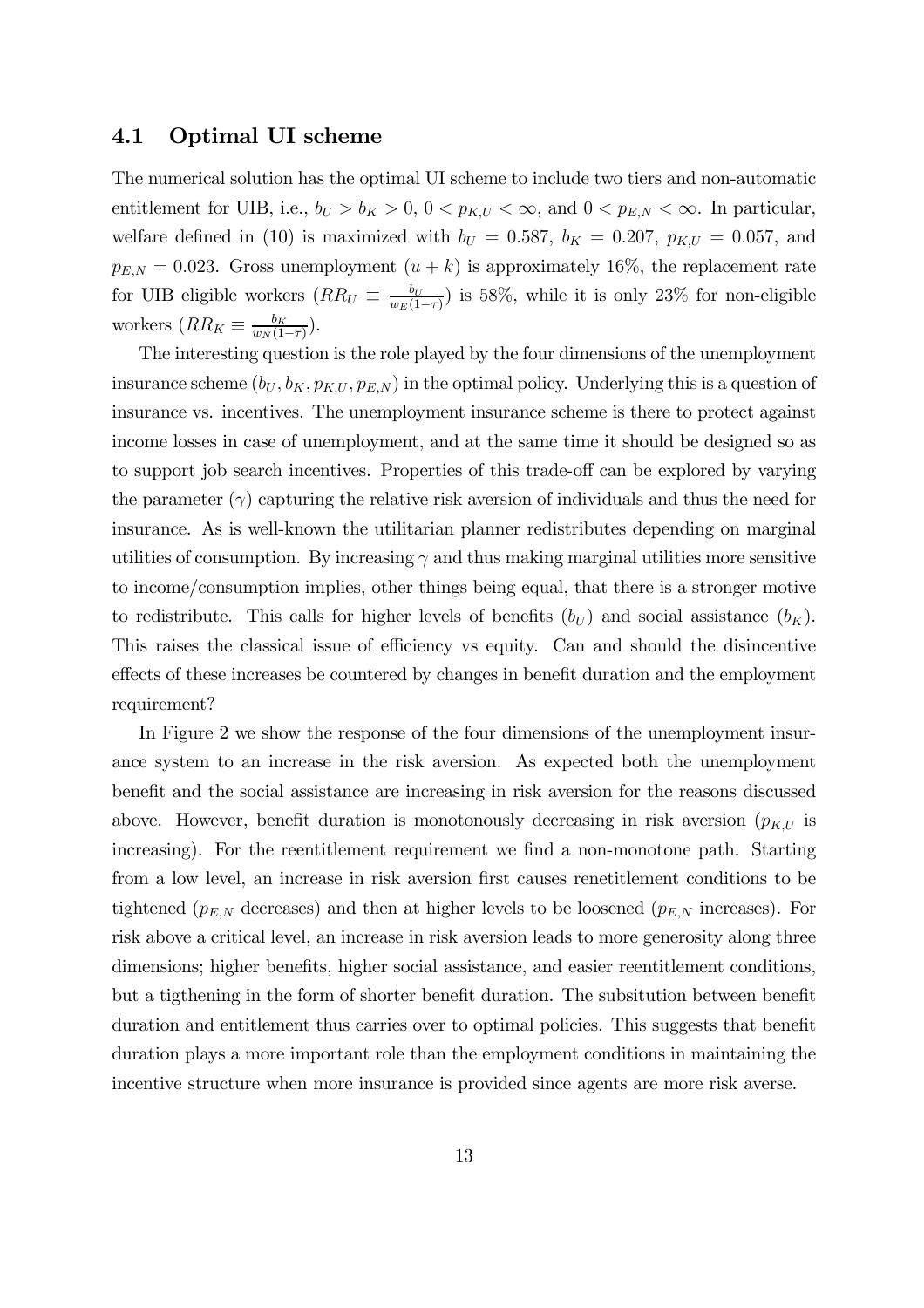

FIGURE 2: OPTIMAL POLICY FOR VARIOUS DEGREES OF RISK AVERSION

Note: variables are indexed relative to the benchmark case, index  $=100$ .

To shed more light on the role benefit duration and entitlement conditions play in balancing incentive and insurance effects, we show the optimal levels of unemployment benefits and social assistance for given levels of benefit duration and entitlement conditions ( i.e. constant levels of  $p_{K,U}$  and  $p_{E,N}$ ). The key findings are reported in Figure 3. When duration and entitlement conditions cannot be adjusted we find that there is a critical level of risk aversion, below which both types transfers are higher and above which lower than when all four dimensions can be adjusted to the degree of risk aversion. Above this critical level we thus find that more restricted adjustment possibilities lead to less generous transfers, which indicate that the incentive problems are larger in the restricted than in the unrestricted case.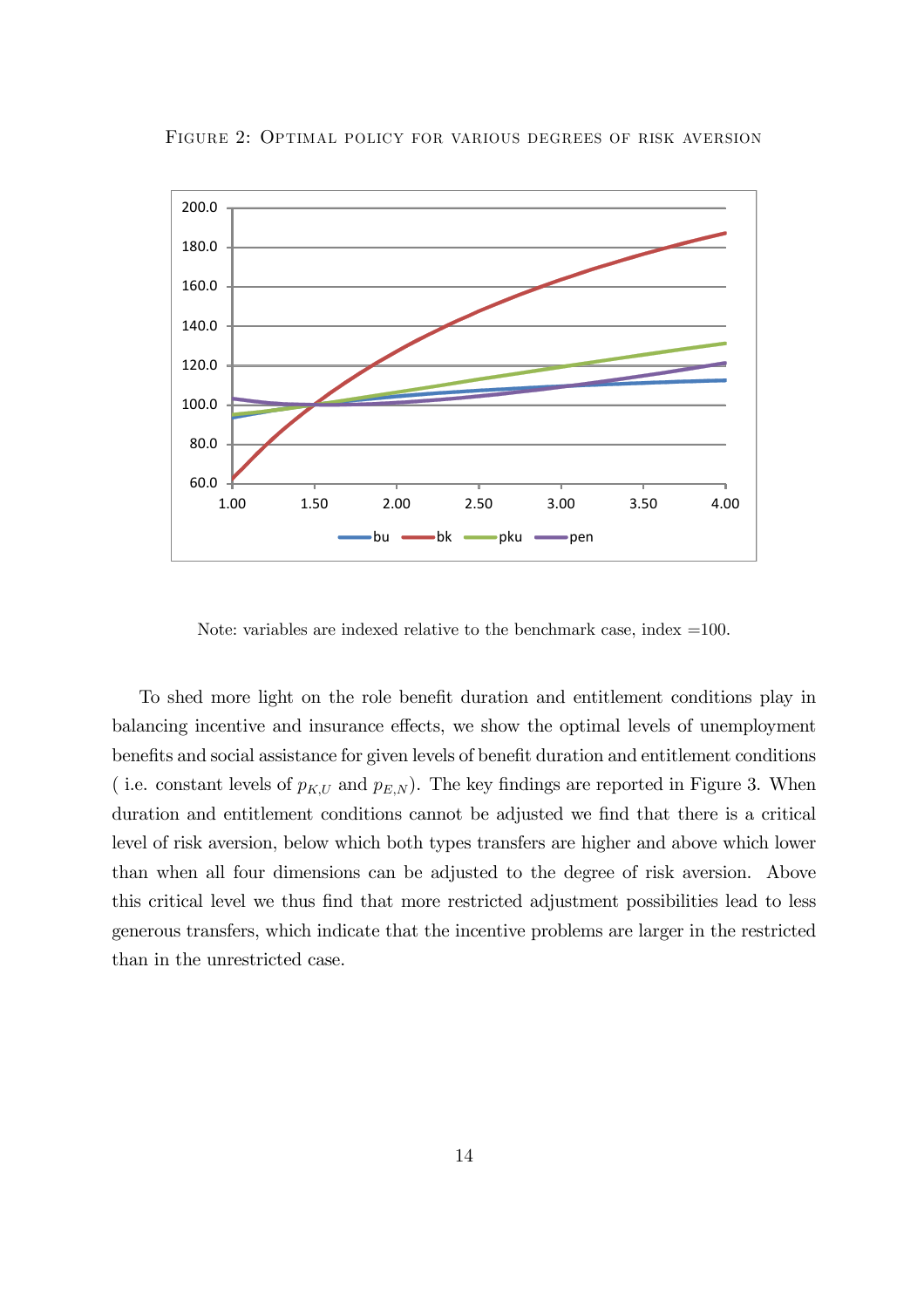

80.0

1.25 1.75 2.25 2.75 3.25 3.75 Dptimal SA level, all four instruments **December 19** Optimal SA level, two instruments

100.0

120.0



### 5 Concluding remarks

1.25 1.75 2.25 2.75 3.25 3.75 Optimal UI level, all four instruments **..............** Optimal UI level, two instruments

95.0 97.0 99.0 101.0 103.0

In this paper we have considered the role of unemployment benefit reentitlement conditions when designing the optimal unemployment insurance (UI) scheme in a searchmatching framework. We have shown that a reentitlement requirement can work as a substitute to the benefit duration. We have characterized the optimal design of the unemployment insurance scheme and considered how it depends on the need for insurance captured by risk aversion of households. Interestingly we find that although more risk aversion in general calls for higher benefit levels it also implies shorter benefit duration. The optimal reentitlement condition is non-monotone in risk aversion. Increasing risk aversion from low levels implies longer employment to requalifiy for UI benefits, whereas increasing risk aversion at higher levels implies shorter employment to requalify for UI benefits. These findings suggest that benefit duration plays a larger role in maintaining incentives when more insurance is demanded.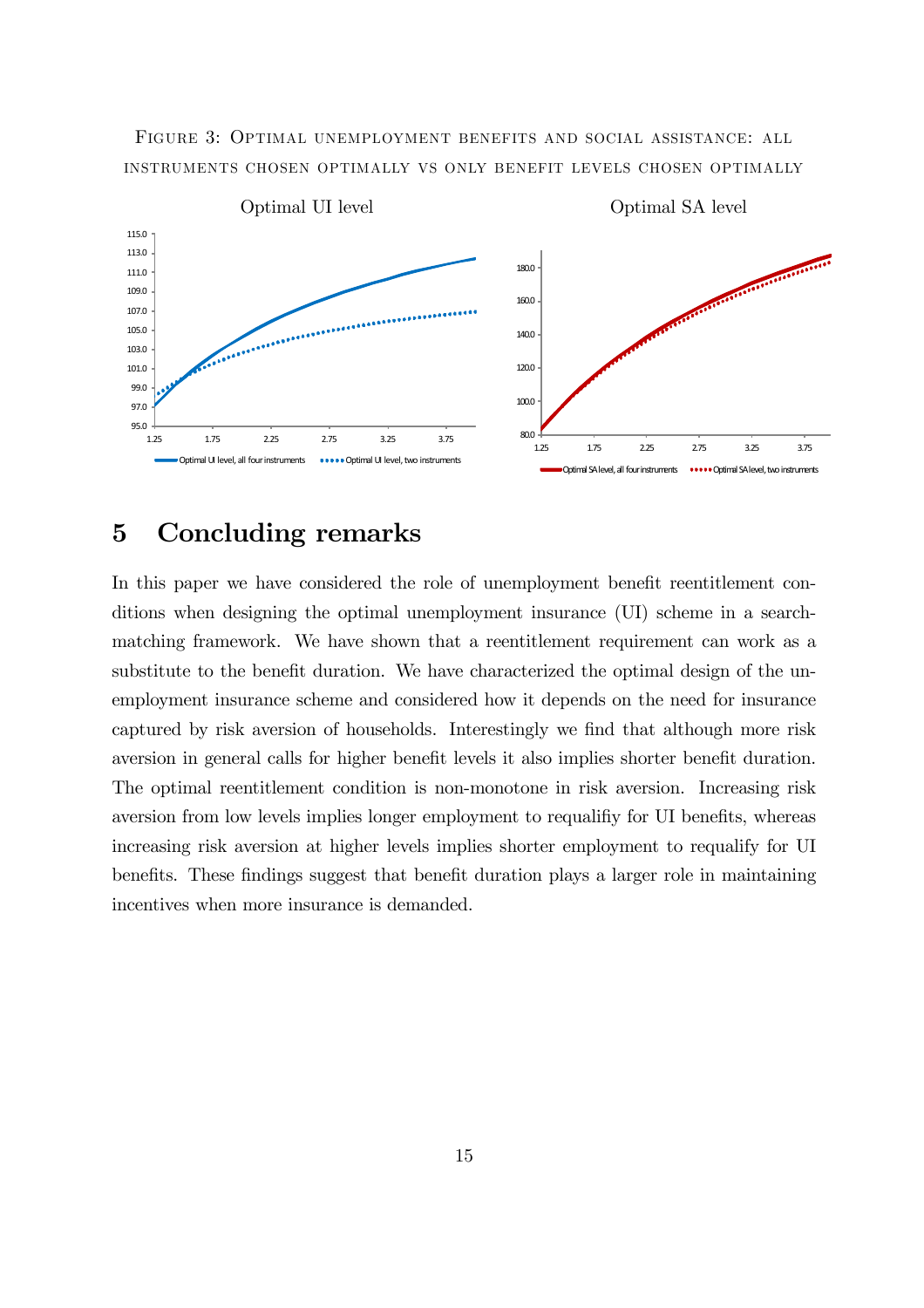### References

- [1] Fredriksson, P. & B. Holmlund (2001), Optimal Unemployment Insurance in Search Equilibrium, Journal of Labor Economics, 19(2), 370-399.
- [2] Fredriksson, P. & B. Holmlund (2006), Incentives in Unemployment Insurance: A Review of the Recent Literature, Journal of Economic Surveys, 20(3), 357-386.
- [3] Hopenhayn, H. & J. P. Nicolini (2009), Optimal Unemployment Insurance and Employment History, Review of Economic Studies, 76, 1049-1070.
- [4] Mortensen, D. T. (1977), Unemployment Insurance and Job Search Decisions, Industrial and Labor Relations Review, 30, 505-517.
- [5] Ortega, J. & L. Rioux (2010), On the Extent of Re-Entitlement Effects in Unemployment Compensation, Labour Economics, 17, 368-382.
- [6] Pan, J. & M. Zhang (2012), Optimal Unemployment Insurance with Endogenous UI Eligibility, manuscript, Fudan University.
- [7] Tatsiramos, K. & J. C. van Ours (2012), Labor Market Effects of Unemployment Insurance Design, IZA Discussion Paper No. 6950.
- [8] Venn, D. (2012), Eligibility Criteria for Unemployment Benefits: Quantitative Indicators for OECD and EU Countries, OECD Social, Employment and Migration Working Papers, 131.
- [9] Zhang, M. & M. Faig (2012), Labor Market Cycles, Unemployment Insurance Eligibility, and Moral Hazard, Review of Economic Dynamics, 15, 41-56.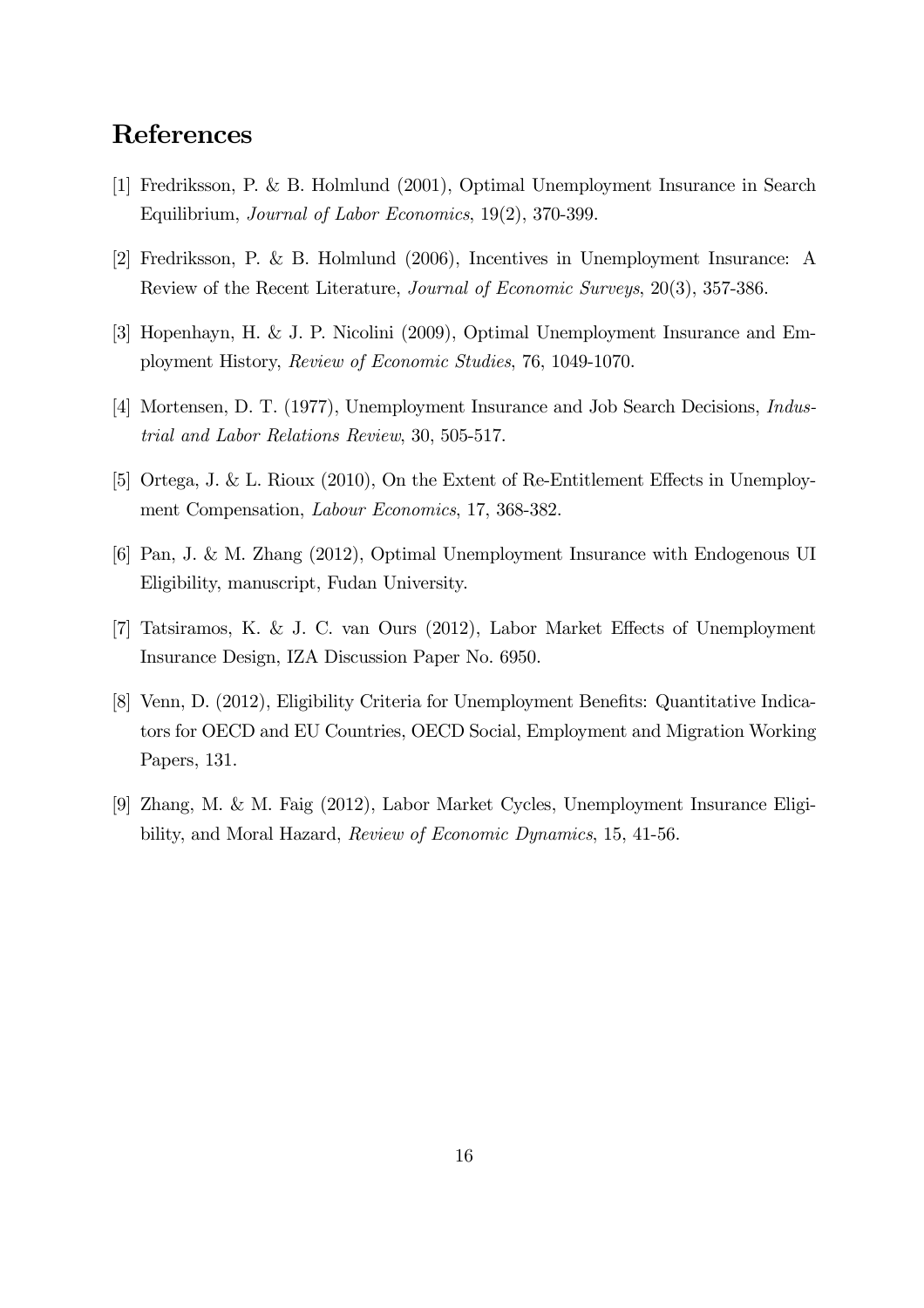# Appendix: Search and the properties of the unemployment insurance scheme

The first order conditions determining search can conveniently be written

$$
\Lambda_s^U(s_U, b_U, \tau, \alpha, V_E - V_U) \equiv -\frac{\partial g (b_U + \Pi, 1 - s_U)}{\partial s_U} + \alpha [V_E - V_U] = 0
$$
  

$$
\Lambda_s^K(s_K, b_K, \tau, \alpha, V_N - V_K) \equiv -\frac{\partial g (b_K + \Pi, 1 - s_K)}{\partial s_K} + \alpha [V_N - V_K] = 0
$$

and the associated second order conditions read (sub-indices indicate derivatives wrt. to the variable stated)

$$
\Lambda_{ss}^U(\cdot) \quad < \quad 0 \\
\Lambda_{ss}^K(\cdot) \quad < \quad 0.
$$

In the following the benefits levels  $(b_U, b_K)$  are given, as are all "macro variables"  $(\tau, \alpha, w_U, w_N)$ , and we are interested in the role of  $p_{K,U}$  and  $p_{E,N}$ . Totally differentiating we find

$$
\Lambda_{ss}^U ds_U + \Lambda_{sz}^U dz = 0
$$
 for  $z = p_{K,U}, p_{E,N}$ .

It follows that

$$
\frac{ds_U}{dz} = -\frac{\Lambda_{sz}^U}{\Lambda_{ss}^U}
$$

and hence

$$
Sign\left[\frac{ds_U}{dz}\right] = Sign\left[\Lambda_{sz}^U\right]
$$

where

$$
\Lambda_{sz}^U = \alpha \frac{d[V_E - V_U]}{dz}
$$
, with  $z = p_{K,U}, p_{E,N}$ .

Similar expressions apply for  $s_K$ .

Hence, to clarify how  $(p_{K,U}, p_{E,N})$  affect search for U- and K-types we need to know how  $V_E - V_U$  and  $V_N - V_K$  are affected. Defining the short-hands

$$
h_E(\cdot) \equiv h(w_E[1-\tau] + \Pi, 1-l)
$$
  
\n
$$
h_N(\cdot) \equiv h(w_N[1-\tau] + \Pi, 1-l)
$$
  
\n
$$
g_U(\cdot) \equiv g(b_U + \Pi, 1 - s_U)
$$
  
\n
$$
g_K(\cdot) \equiv g(b_K + \Pi, 1 - s_K)
$$

and using the value functions, we have

$$
\rho \left[ V_E - V_U \right] = h_E(\cdot) - g_U(\cdot) + p_{U,E} \left[ V_U - V_E \right] - \alpha s_U \left[ V_E - V_U \right] - p_{K,U} \left[ V_K - V_U \right] \n\rho \left[ V_N - V_K \right] = h_N(\cdot) - g_K(\cdot) + p_{U,E} \left[ V_K - V_N \right] - \alpha s_K \left[ V_N - V_K \right] + p_{E,N} \left[ V_E - V_N \right]
$$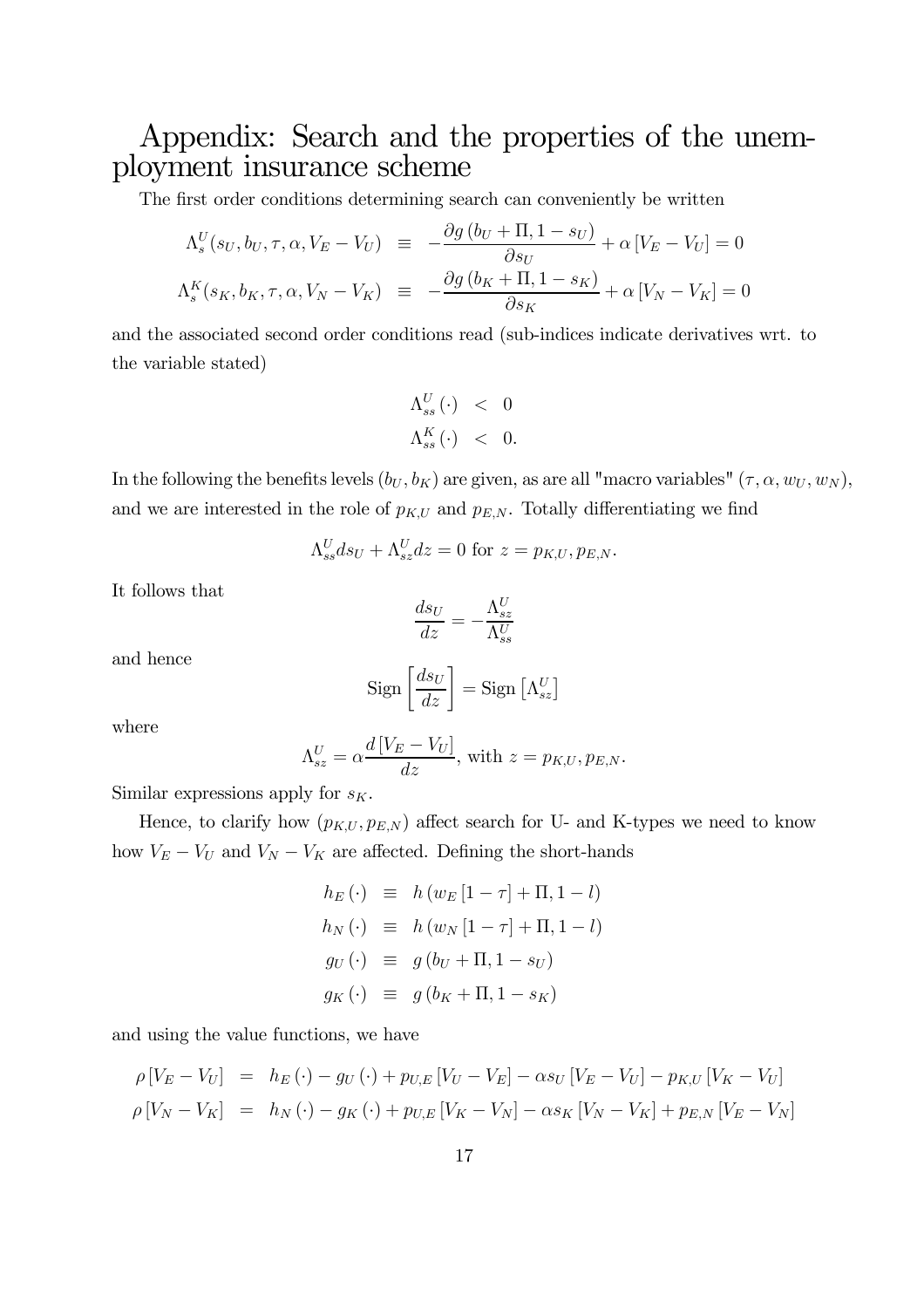implying

$$
\rho \left[ V_E - V_U \right] = h_E(\cdot) - g_U(\cdot) + p_{U,E} \left[ V_U - V_E \right] - \alpha s_U \left[ V_E - V_U \right] - p_{K,U} \left[ V_K - V_E + V_E - V_U \right] \n\rho \left[ V_N - V_K \right] = h_N(\cdot) - g_K(\cdot) + p_{U,E} \left[ V_K - V_N \right] - \alpha s_K \left[ V_N - V_K \right] + p_{E,N} \left[ V_E - V_K + V_K - V_N \right]
$$

and thus

$$
[V_E - V_U] = \frac{h_E(\cdot) - g_U(\cdot) - p_{K,U}[V_K - V_E]}{\rho + p_{U,E} + \alpha s_U + p_{K,U}} \tag{11}
$$

$$
[V_N - V_K] = \frac{h_N(\cdot) - g_K(\cdot) - p_{E,N} [V_K - V_E]}{\rho + p_{U,E} + \alpha s_K + p_{E,N}}.
$$
 (12)

Using that

$$
\rho[V_K - V_E] = g_K(\cdot) - h_E(\cdot) + \alpha s_K[V_N - V_K] - p_{U,E}[V_U - V_E]
$$

 $(11)$  and  $(12)$  implies

$$
[\rho + p_{U,E} + \alpha s_U + p_{K,U}] [V_E - V_U] = h_E(\cdot) - g_U(\cdot) - \frac{p_{K,U}}{\rho} [g_K(\cdot) - h_E(\cdot)
$$

$$
+ \alpha s_K [V_N - V_K] - p_{U,E} [V_U - V_E]]
$$

$$
[\rho + p_{U,E} + \alpha s_K + p_{E,N}] [V_N - V_K] = h_N(\cdot) - g_K(\cdot) - \frac{p_{E,N}}{\rho} [g_K(\cdot) - h_E(\cdot)
$$

$$
+ \alpha s_K [V_N - V_K] - p_{U,E} [V_U - V_E]]
$$

which in turn can be written

$$
\left[\rho + p_{U,E} + \alpha s_U + p_{K,U} + \frac{p_{K,U}}{\rho} p_{U,E}\right] \left[V_E - V_U\right] = h_E(\cdot) - g_U(\cdot) + \frac{p_{K,U}}{\rho} \left[h_E(\cdot) - g_K(\cdot) - q_{K,U}\right]
$$

$$
- \alpha s_K \left[V_N - V_K\right]
$$

$$
\left[\rho + p_{U,E} + \alpha s_K + p_{E,N} + \frac{p_{E,N}}{\rho} \alpha s_K\right] \left[V_N - V_K\right] = h_N(\cdot) - g_K(\cdot) + \frac{p_{E,N}}{\rho} \left[h_E(\cdot) - g_K(\cdot) - q_{K,U}\right]
$$

$$
- p_{U,E} \left[V_E - V_U\right].
$$

Totally differentiating yields

$$
[V_E - V_U] (1 + \frac{p_{U,E}}{\rho}) dp_{K,U} + A_1 d [V_E - V_U] = \frac{1}{\rho} A_2 dp_{K,U} - \frac{p_{K,U}}{\rho} \alpha s_K d [V_N - V_K]
$$
  

$$
[V_N - V_K] \left[ 1 + \frac{1}{\rho} \alpha s_K \right] dp_{E,N} + B_1 d [V_N - V_K] = \frac{1}{\rho} B_2 dp_{E,N} - \frac{p_{E,N}}{\rho} p_{U,E} d [V_E - V_U]
$$

where

$$
A_1 \equiv \left[ \rho + p_{U,E} + \alpha s_U + p_{K,U} + \frac{p_{K,U}}{\rho} p_{U,E} \right] > 0
$$
  
\n
$$
A_2 \equiv \left[ h_E(\cdot) - g_K(\cdot) - \alpha s_K \left[ V_N - V_K \right] \right] \leq 0
$$
  
\n
$$
B_1 \equiv \rho + p_{U,E} + \alpha s_K + p_{E,N} + \frac{p_{E,N}}{\rho} \alpha s_K > 0
$$
  
\n
$$
B_2 \equiv h_E(\cdot) - g_K(\cdot) - p_{U,E} \left[ V_E - V_U \right] \leq 0.
$$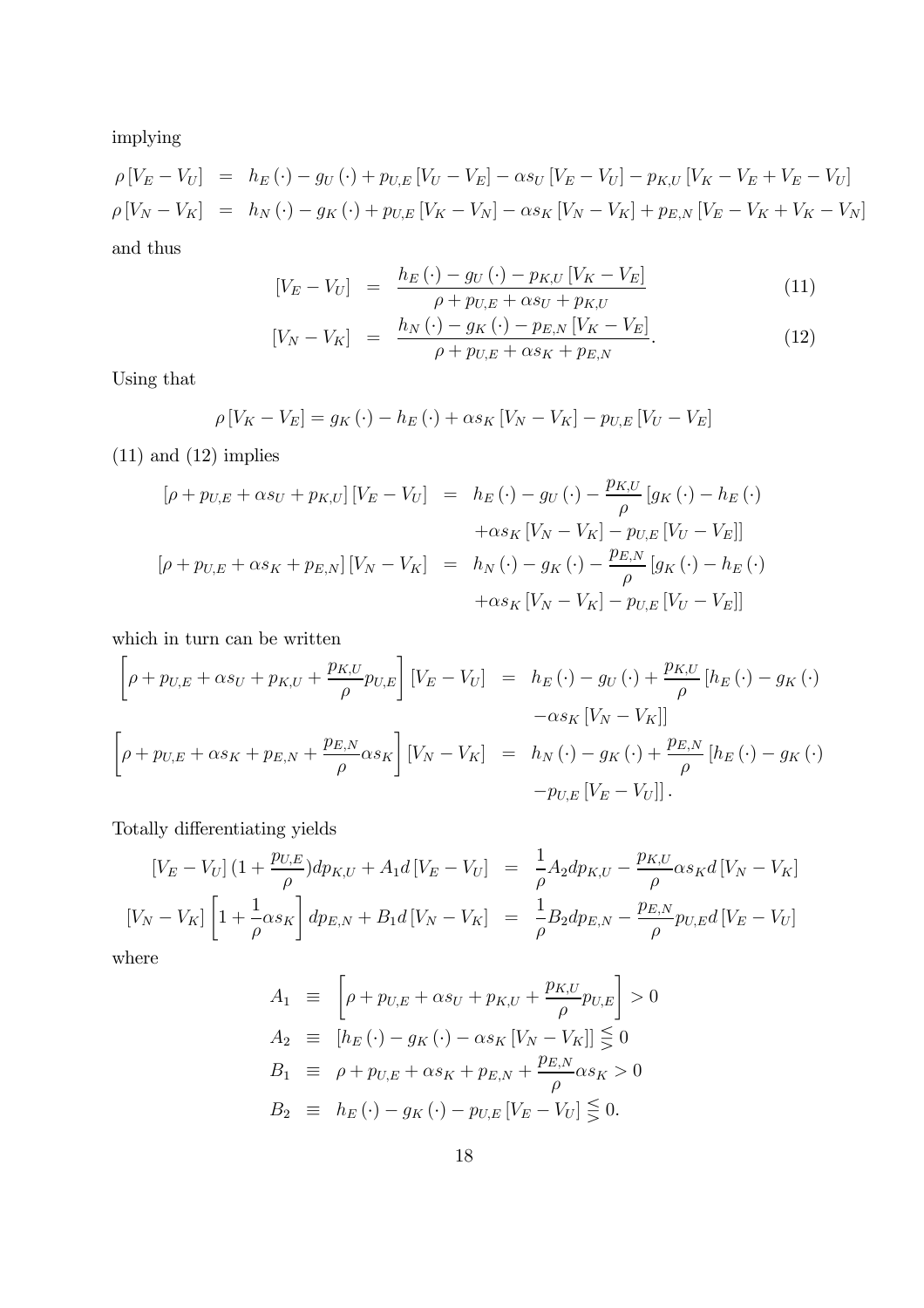Hence,

$$
A_1 d \left[ V_E - V_U \right] = \left[ \frac{1}{\rho} A_2 - \left[ V_E - V_U \right] \left( 1 + \frac{p_{U,E}}{\rho} \right) \right] dp_{K,U}
$$
\n
$$
- \frac{p_{K,U}}{\rho} \alpha s_K d \left[ V_N - V_K \right] \tag{13}
$$
\n
$$
P^{-1}[V] = V \left[ 1 - \left[ V - V_U \right] \left[ 1 + \frac{1}{\rho} \right] \right],
$$

$$
B_1 d \left[ V_N - V_K \right] = \left[ \frac{1}{\rho} B_2 - \left[ V_N - V_K \right] \left[ 1 + \frac{1}{\rho} \alpha s_K \right] \right] dp_{E,N} - \frac{p_{E,N}}{\rho} p_{U,E} d \left[ V_E - V_U \right].
$$
 (14)

Before proceeding we prove that

$$
\frac{1}{\rho}B_2 - [V_N - V_K] \left[ 1 + \frac{1}{\rho} \alpha s_K \right] > 0
$$

or

$$
h_E(\cdot) - g_K(\cdot) - p_{U,E}[V_E - V_U] > [V_N - V_K][\rho + \alpha s_K].
$$

We have from the value functions that

$$
[\rho + \alpha s_K] [V_N - V_K] = h_N (\cdot) - g_K (\cdot) + p_{U,E} [V_K - V_N] + p_{E,N} [V_E - V_N]
$$

and hence, the inequality can be rewritten

$$
h_E(\cdot) - h_N(\cdot) - p_{U,E}[V_E - V_U] > p_{U,E}[V_K - V_N] + p_{E,N}[V_E - V_N].
$$

Using that

$$
\rho \left[ V_E - V_N \right] = h_E \left( \cdot \right) - h_N \left( \cdot \right) + p_{U,E} \left[ V_U - V_E \right] - p_{U,E} \left[ V_K - V_N \right] - p_{E,N} \left[ V_E - V_N \right]
$$

we have that the inequality reduces to

$$
\rho\left[V_E - V_N\right] > 0
$$

which is fulfilled.

We also prove that  $\frac{1}{\rho}A_2 - [V_E - V_U](1 + \frac{p_{U,E}}{\rho}) > 0$  or

$$
h_E(\cdot) - g_K(\cdot) - \alpha s_K \left[ V_N - V_K \right] > \left[ V_E - V_U \right] (\rho + p_{U,E}).
$$

We have from the value functions that

$$
(\rho + p_{U,E}) [V_E - V_U] = h_E(\cdot) - g_U(\cdot) - \alpha s_U [V_E - V_U] - p_{K,U} [V_K - V_U]
$$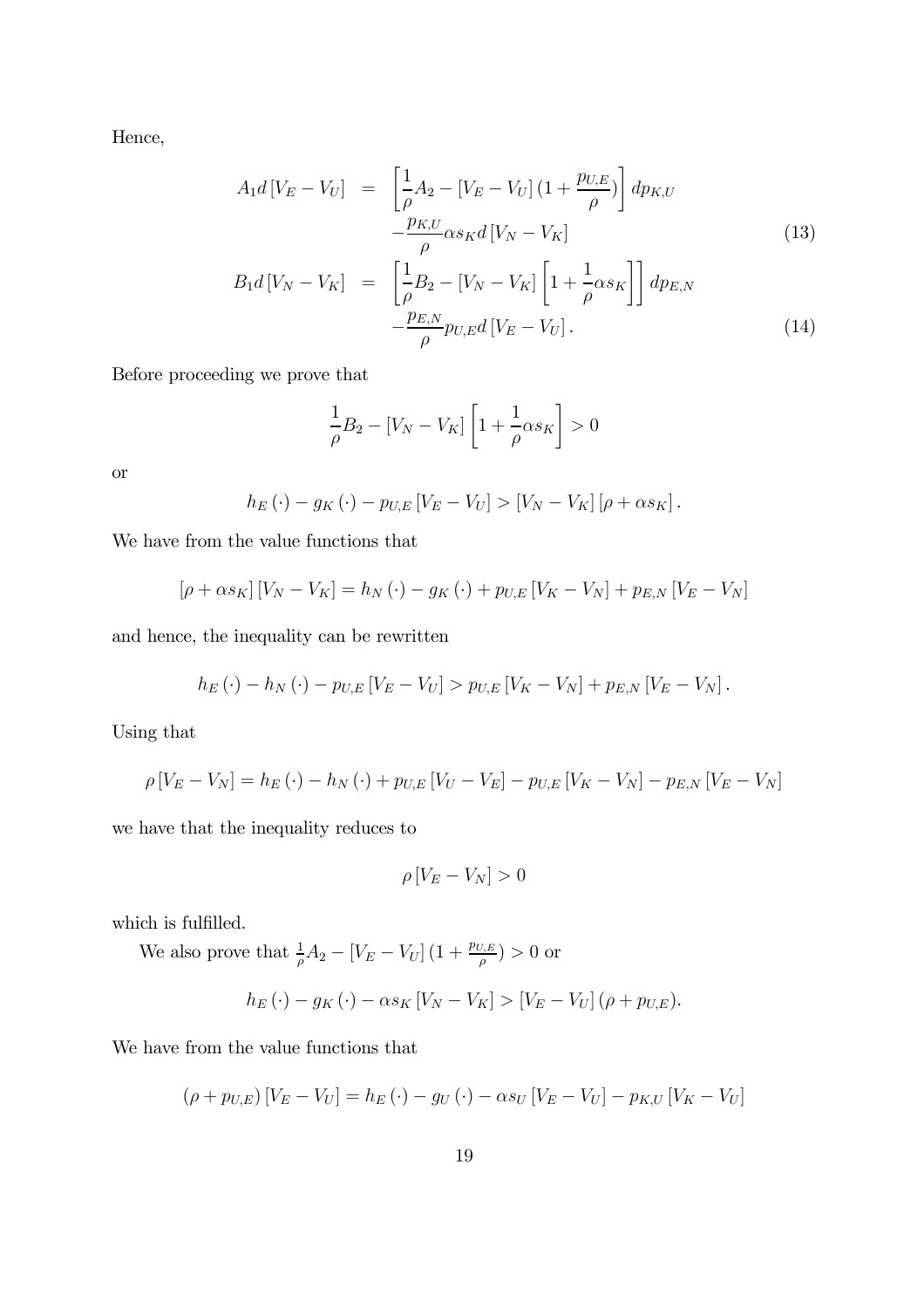and hence, the inequality can be written

$$
g_U(\cdot) - g_K(\cdot) > \alpha s_K \left[ V_N - V_K \right] - \alpha s_U \left[ V_E - V_U \right] - p_{K,U} \left[ V_K - V_U \right].
$$

Using that

$$
\rho \left[ V_U - V_K \right] = g_U \left( \cdot \right) - g_K \left( \cdot \right) + \alpha s_U \left[ V_E - V_U \right] + p_{K,U} \left[ V_K - V_U \right] - \alpha s_K \left[ V_N - V_K \right]
$$

the inequality reduces to

$$
\rho\left[V_U - V_K\right] > 0
$$

which is fulfilled.

Finally, also note that

$$
B_1 - \frac{p_{E,N}}{\rho} p_{U,E} \frac{p_{K,U}}{\rho} \frac{\alpha s_K}{A_1} = \frac{1}{A_1} \left[ A_1 B_1 - \frac{p_{E,N}}{\rho} p_{U,E} \frac{p_{K,U}}{\rho} \alpha s_K \right] > 0.
$$

Returning to (13) and (14) we have for  $dp_{K,U}=0$  that

$$
A_1 d\left[V_E - V_U\right] = -\frac{p_{K,U}}{\rho} \alpha s_K d\left[V_N - V_K\right]
$$

$$
\left[B_1 - \frac{p_{E,N}}{\rho} p_{U,E} \frac{p_{K,U}}{\rho} \frac{\alpha s_K}{A_1}\right] d\left[V_N - V_K\right] = \left[\frac{1}{\rho} B_2 - \left[V_N - V_K\right] \left[1 + \frac{1}{\rho} \alpha s_K\right]\right] dp_{E,N}
$$

$$
d[V_N - V_K] = \frac{\left[\frac{1}{\rho}B_2 - [V_N - V_K]\left[1 + \frac{1}{\rho}\alpha s_K\right]\right]}{\left[B_1 - \frac{p_{E,N}}{\rho}p_{U,E}\frac{p_{K,U}}{\rho}\frac{\alpha s_K}{A_1}\right]}dp_{E,N}
$$
  

$$
d[V_E - V_U] = -\frac{1}{A_1} \frac{p_{K,U}}{\rho} \alpha s_K \frac{\left[\frac{1}{\rho}B_2 - [V_N - V_K]\left[1 + \frac{1}{\rho}\alpha s_K\right]\right]}{\left[B_1 - \frac{p_{E,N}}{\rho}p_{U,E}\frac{p_{K,U}}{\rho}\frac{\alpha s_K}{A_1}\right]}dp_{E,N}
$$
  

$$
\frac{d[V_N - V_K]}{d[V_E - V_U]} = \left[-\frac{1}{A_1} \frac{p_{K,U}}{\rho} \alpha s_K\right]^{-1}
$$

$$
\frac{d[V_N - V_K]}{dp_{E,N}} = \frac{\left[\frac{1}{\rho}B_2 - [V_N - V_K]\left[1 + \frac{1}{\rho}\alpha s_K\right]\right]}{\left[B_1 - \frac{p_{E,N}}{\rho}p_{U,E}\frac{p_{K,U}}{\rho}\frac{\alpha s_K}{A_1}\right]}
$$

$$
\frac{d[V_E - V_U]}{dp_{E,N}} = -\frac{1}{A_1}\frac{p_{K,U}}{\rho}\alpha s_K \frac{\left[\frac{1}{\rho}B_2 - [V_N - V_K]\left[1 + \frac{1}{\rho}\alpha s_K\right]\right]}{\left[B_1 - \frac{p_{E,N}}{\rho}p_{U,E}\frac{p_{K,U}}{\rho}\frac{\alpha s_K}{A_1}\right]}.
$$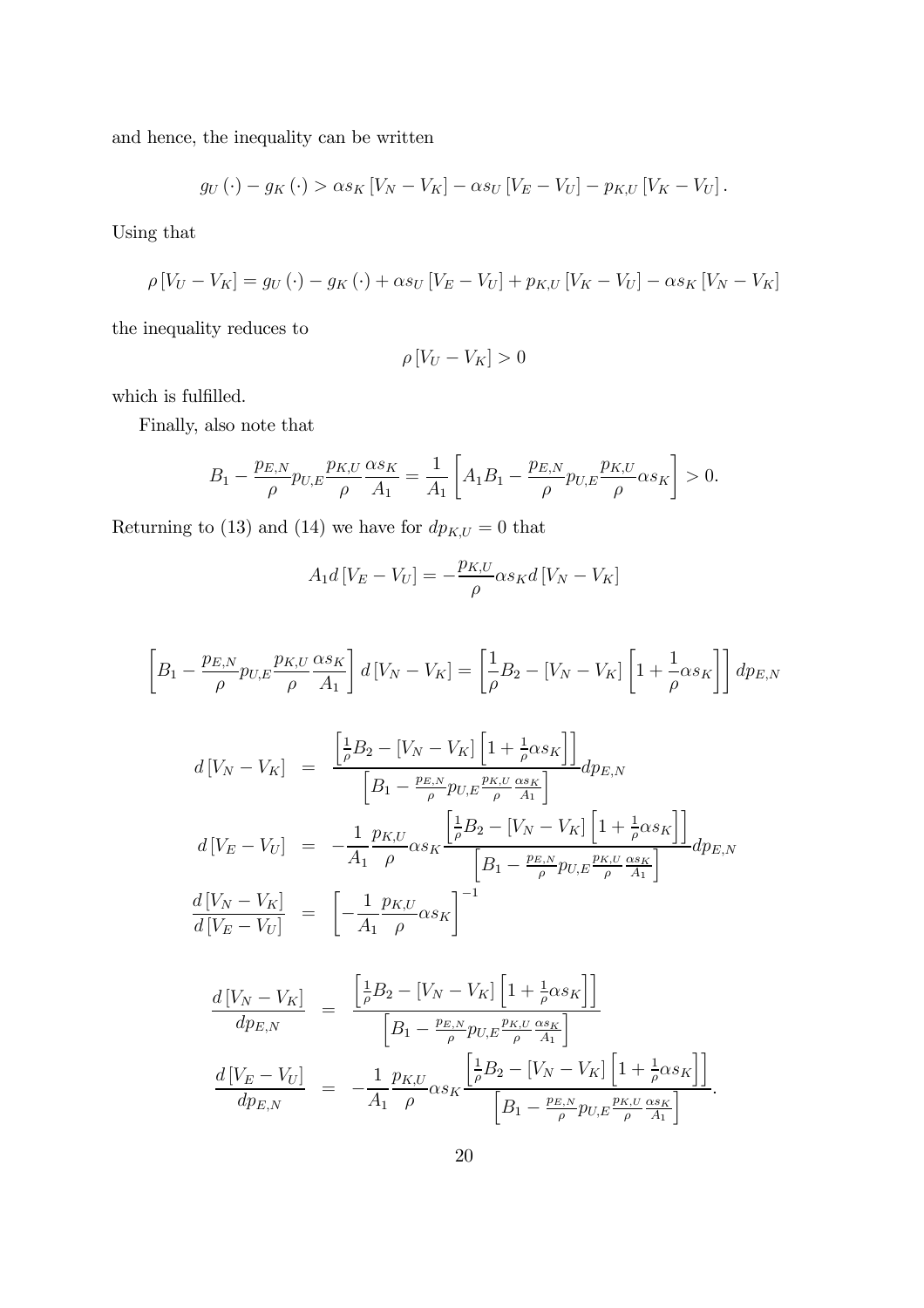and for  $dp_{E,N}=0$  that

$$
B_{1}d[V_{N} - V_{K}] = -\frac{p_{E,N}}{\rho} p_{U,E}d[V_{E} - V_{U}]
$$
\n
$$
\left[A_{1} - \frac{p_{E,N}}{\rho} p_{U,E} \frac{p_{K,U}}{\rho} \frac{\alpha s_{K}}{\beta} \right] d[V_{E} - V_{U}] = \left[\frac{1}{\rho} A_{2} - [V_{E} - V_{U}] (1 + \frac{p_{U,E}}{\rho}) \right] dp_{K,U}
$$
\n
$$
d[V_{E} - V_{U}] = \frac{\left[\frac{1}{\rho} A_{2} - [V_{E} - V_{U}] (1 + \frac{p_{U,E}}{\rho}) \right]}{\left[A_{1} - \frac{p_{E,N}}{\rho} p_{U,E} \frac{p_{K,U}}{\rho} \frac{\alpha s_{K}}{\beta} \right]} dp_{K,U}
$$
\n
$$
d[V_{N} - V_{K}] = \frac{-1}{B_{1}} \frac{p_{E,N}}{\rho} p_{U,E} \frac{\left[\frac{1}{\rho} A_{2} - [V_{E} - V_{U}] (1 + \frac{p_{U,E}}{\rho}) \right]}{\left[A_{1} - \frac{p_{E,N}}{\rho} p_{U,E} \frac{p_{K,U}}{\rho} \frac{\alpha s_{K}}{\beta} \right]} dp_{K,U}
$$
\n
$$
\frac{d[V_{N} - V_{K}]}{d[V_{E} - V_{U}]} = \frac{-1}{B_{1}} \frac{p_{E,N}}{\rho} p_{U,E} p_{U,E} \frac{p_{K,U}}{\rho} \frac{\alpha s_{K}}{\beta} }{\left[A_{1} - \frac{p_{E,N}}{\rho} p_{U,E} \frac{p_{K,U}}{\rho} \frac{\alpha s_{K}}{\beta} \right]}
$$
\n
$$
\frac{d[V_{N} - V_{K}]}{dp_{K,U}} = \frac{-1}{B_{1}} \frac{p_{E,N}}{\rho} p_{U,E} \frac{p_{K,U}}{\rho} \frac{\alpha s_{K}}{\rho} p_{U,E} \frac{p_{K,U}}{\rho} \frac{\alpha s_{K}}{\beta} }{\left[A_{1} - \frac{p_{E,N}}{\rho} p_{U,E} \frac{p_{K,U}}{\rho} \frac{\alpha s_{K}}{\beta} \right]}.
$$

Hence, we have established the following signs

$$
\begin{array}{c|c}\n & d[V_N - V_K] & d[V_E - V_U] \\
\hline\ndp_{E,N} & & & & & & & & \\
dp_{K,U} & & & & & & & & \\
\hline\n & & & & & & & & & & \\
d p_{K,U} & & & & & & & & & & & \\
\end{array}
$$

This implies that

$$
\frac{ds_U}{dp_{K,U}} > 0; \frac{ds_K}{dp_{K,U}} < 0
$$
  

$$
\frac{ds_U}{dp_{E,N}} < 0; \frac{ds_K}{dp_{E,N}} > 0.
$$

#### Marginal rates of substitution

Consider next the marginal rates of return, i.e., combinations of  $p_{K,U}$  and  $p_{E,N}$  leaving  $V_E - V_U$  and thus search  $s_U$  unchanged (and similarly for  $s_K$ ). Using

$$
A_1 d \left[ V_E - V_U \right] = \left[ \frac{1}{\rho} A_2 - \left[ V_E - V_U \right] \left( 1 + \frac{p_{U,E}}{\rho} \right) \right] dp_{K,U} - \frac{p_{K,U}}{\rho} \alpha s_K d \left[ V_N - V_K \right]
$$
  
\n
$$
B_1 d \left[ V_N - V_K \right] = \left[ \frac{1}{\rho} B_2 - \left[ V_N - V_K \right] \left[ 1 + \frac{1}{\rho} \alpha s_K \right] \right] dp_{E,N} - \frac{p_{E,N}}{\rho} p_{U,E} d \left[ V_E - V_U \right]
$$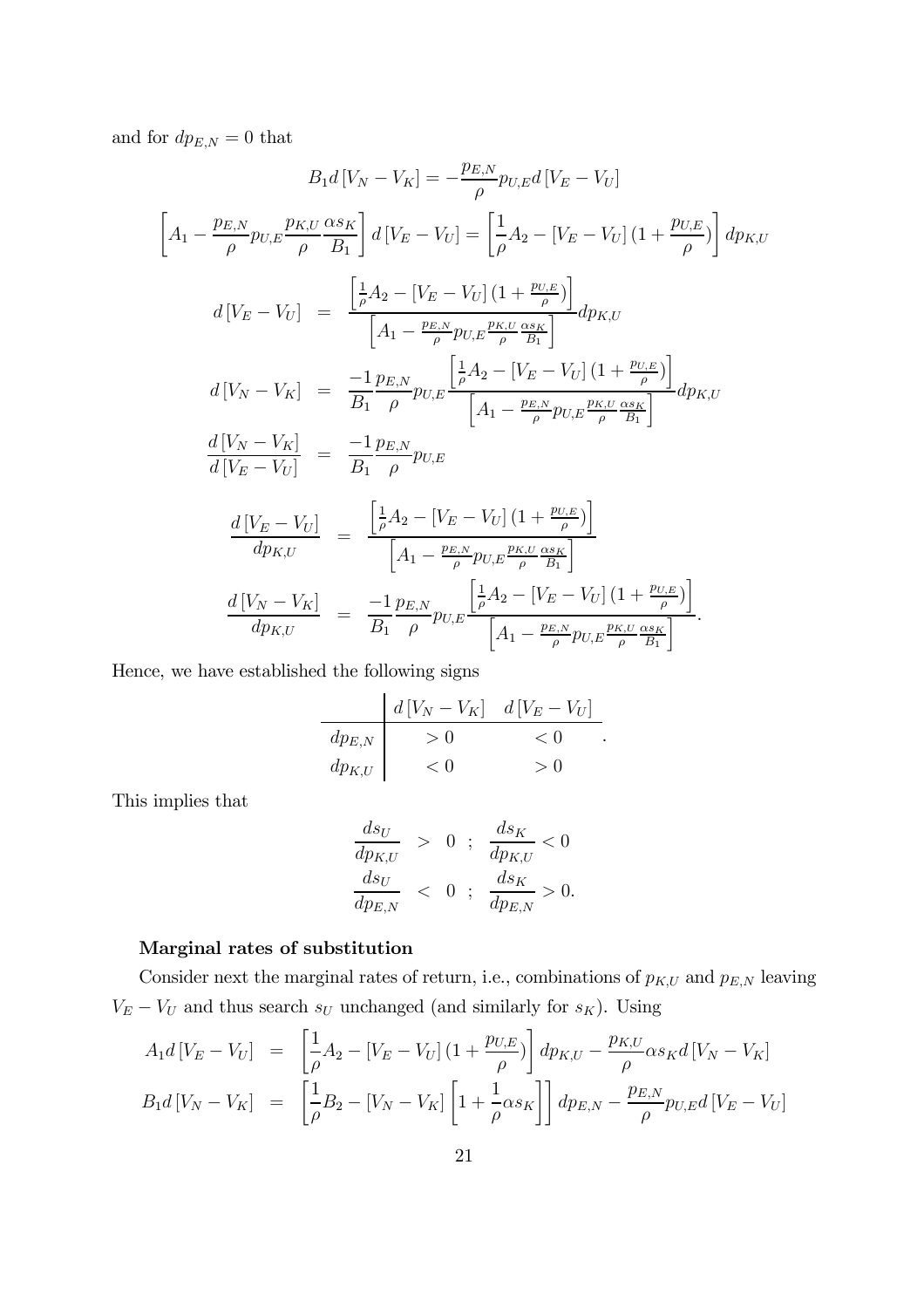and imposing  $d[V_E - V_U] = 0$ , we obtain

$$
0 = \left[\frac{1}{\rho}A_2 - [V_E - V_U](1 + \frac{p_{U,E}}{\rho})\right]dp_{K,U} - \frac{p_{K,U}}{\rho}\frac{\alpha s_K}{B_1}\left[\frac{1}{\rho}B_2 - [V_N - V_K]\left[1 + \frac{1}{\rho}\alpha s_K\right]\right]dp_{E,N}
$$

and hence,

$$
\frac{dp_{K,U}}{dp_{E,N}}\left|_{[V_E-V_U]=\text{constant}}\right| = \frac{\frac{p_{K,U}}{\rho}\frac{\alpha s_K}{B_1}\left[\frac{1}{\rho}B_2 - [V_N - V_K]\left[1 + \frac{1}{\rho}\alpha s_K\right]\right]}{\left[\frac{1}{\rho}A_2 - [V_E-V_U]\left(1 + \frac{p_{U,E}}{\rho}\right)\right]} > 0.
$$

Similarly, for  $s_K$  where we have that  $d[V_N - V_K] = 0$  implies

$$
0 = \left[\frac{1}{\rho}B_2 - [V_N - V_K]\left[1 + \frac{1}{\rho}\alpha s_K\right]\right]dp_{E,N} - \frac{p_{E,N}}{\rho}\frac{p_{U,E}}{A_1}\left[\frac{1}{\rho}A_2 - [V_E - V_U]\left(1 + \frac{p_{U,E}}{\rho}\right)\right]dp_{K,U}
$$

and hence,

$$
\frac{dp_{E,N}}{dp_{K,U}}\|_{[V_N - V_K] = \text{const}} = \frac{\frac{p_{E,N}}{\rho} \frac{p_{U,E}}{A_1} \left[ \frac{1}{\rho} A_2 - \left[ V_E - V_U \right] \left( 1 + \frac{p_{U,E}}{\rho} \right) \right]}{\left[ \frac{1}{\rho} B_2 - \left[ V_N - V_K \right] \left[ 1 + \frac{1}{\rho} \alpha s_K \right] \right]} > 0.
$$

Note that (recall that  $A_1 > 0$  and  $B_1 > 0$ )

$$
\frac{dp_{K,U}}{dp_{E,N}}\mid_{[V_E-V_U]=\text{constant}}\frac{dp_{E,N}}{dp_{K,U}}\mid_{[V_N-V_K]=\text{const}}=\frac{p_{K,U}}{\rho}\frac{\alpha s_K}{B_1}\frac{p_{E,N}}{\rho}\frac{p_{U,E}}{A_1}\leq 1.
$$

From the envelope theorem we know that the utility effect of a given policy change is given by the direct utility effects (all indirect effects via behavior wash out via first order conditions).

d [V<sup>N</sup> − VK] d [V<sup>E</sup> − V<sup>U</sup> ] dpE,N > 0 < 0 dpK,U < 0 > 0

and

$$
\rho V_E = h (w [1 - \tau] + \Pi, 1 - l) + p_{U,E} [V_U - V_E]
$$
  
\n
$$
\rho V_N = h (w [1 - \tau] + \Pi, 1 - l) + p_{U,E} [V_K - V_N] + p_{E,N} [V_E - V_N]
$$
  
\n
$$
\rho V_U = g (b_U + \Pi, 1 - s_U) + \alpha s_U [V_E - V_U] + p_{K,U} [V_K - V_U]
$$
  
\n
$$
\rho V_K = g (b_K + \Pi, 1 - s_K) + \alpha s_K [V_N - V_K]
$$

we thus have: i) an increase in  $p_{K,U}$  leads to a decrease in  $V_E$  and a decrease in  $V_K$ , while there is an ambiguous effect on  $V_N$  and  $V_U$ , ii) an increase in  $p_{E,N}$  leads to an increase in  $V_E$  and an increase in  $V_K$ , while there is an ambiguous effect on  $V_N$  and  $V_U$ .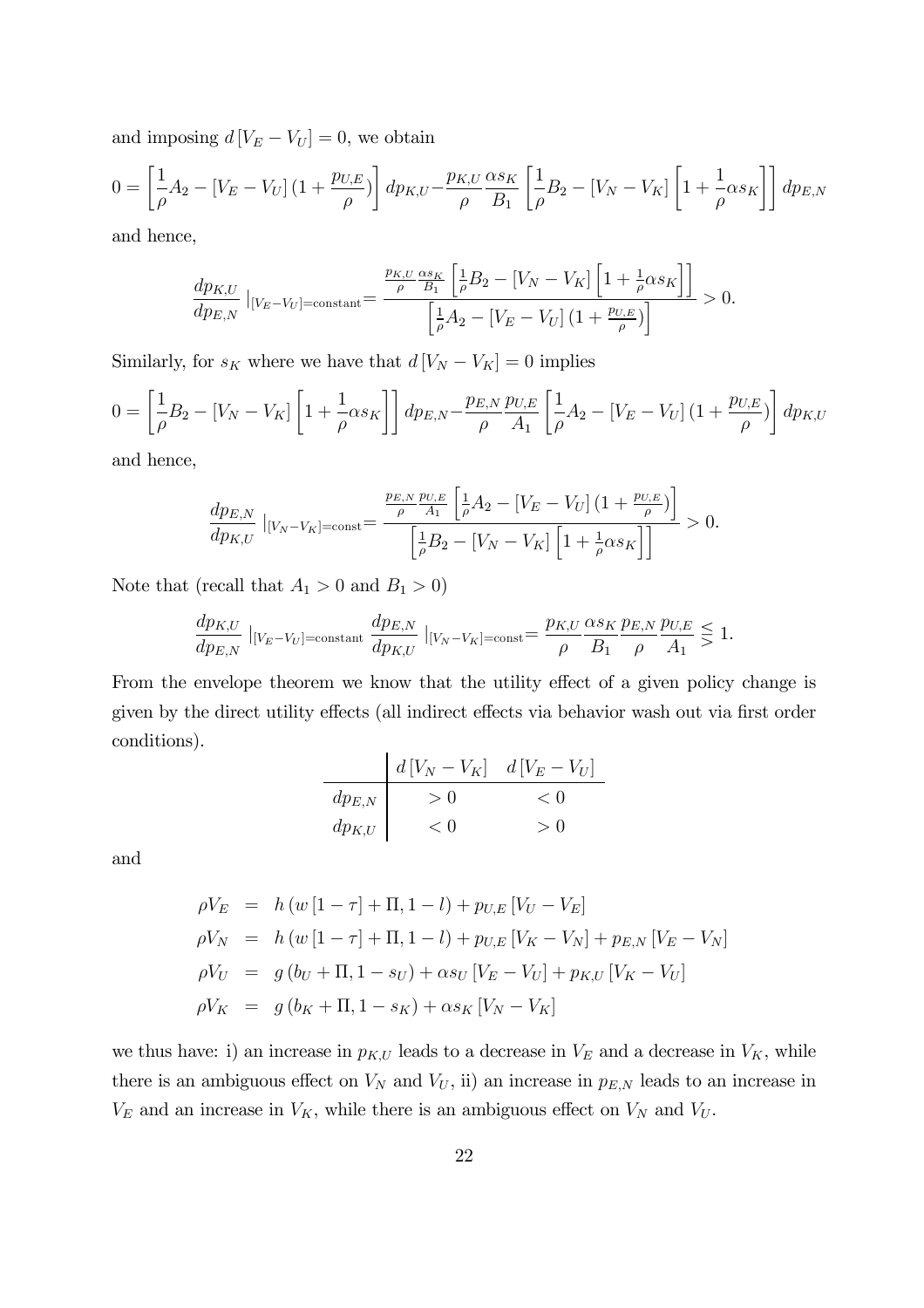### Iso-gross unemployment loci

Note first that we have

$$
u = \frac{p_{E,N}}{p_{K,U}} n
$$

implying

$$
k = \frac{p_{U,E} + p_{E,N}}{\alpha s_K} n = \frac{p_{U,E} + p_{E,N}}{\alpha s_K} \frac{p_{K,U}}{p_{E,N}} u
$$

and

$$
u = \frac{p_{U,E}}{\alpha s_U + p_{K,U} + p_{U,E} + p_{U,E} \frac{p_{U,E} + p_{E,N}}{\alpha s_K} \frac{p_{K,U}}{p_{E,N}} + p_{U,E} \frac{p_{K,U}}{p_{E,N}}}
$$

$$
e = 1 - u - n - k
$$
  
\n
$$
= 1 - (1 - \frac{p_{K,U}}{p_{E,N}} - \frac{p_{U,E} + p_{E,N}}{\alpha s_K} \frac{p_{K,U}}{p_{E,N}}) \frac{p_{U,E}}{\alpha s_U + p_{K,U} + p_{U,E} + p_{U,E} \frac{p_{U,E} + p_{E,N}}{\alpha s_K} \frac{p_{K,U}}{p_{E,N}} + p_{U,E} \frac{p_{K,U}}{p_{E,N}})}{p_{E,N}}
$$
  
\n
$$
= 1 - (\frac{p_{E,N}\alpha s_K - (\alpha s_K + p_{U,E} + p_{E,N}) p_{K,U}}{\alpha s_K p_{E,N}}) \times \frac{p_{U,E}}{\alpha s_U + p_{K,U} + p_{U,E} \frac{p_{U,E} + p_{E,N}}{\alpha s_K} \frac{p_{K,U}}{p_{E,N}} + p_{U,E} \frac{p_{K,U}}{p_{E,N}}}.
$$

It follows that gross unemployment  $(u + k)$  is given as

$$
u + k = u \left[ 1 + \frac{p_{U,E} + p_{E,N}}{\alpha s_K} \frac{p_{K,U}}{p_{E,N}} \right]
$$
  
= 
$$
\frac{p_{U,E} \left[ 1 + \frac{p_{U,E} + p_{E,N}}{\alpha s_K} \frac{p_{K,U}}{p_{E,N}} \right]}{\alpha s_U + p_{K,U} + p_{U,E} + p_{U,E} \frac{p_{U,E} + p_{E,N}}{\alpha s_K} \frac{p_{K,U}}{p_{E,N}} + p_{U,E} \frac{p_{K,U}}{p_{E,N}}} < 1
$$

or

$$
\frac{1}{u+k} = 1 + \frac{\alpha s_U + p_{K,U} + p_{U,E} \frac{p_{K,U}}{p_{E,N}}}{p_{U,E} + \frac{p_{U,E} + p_{E,N}}{\alpha s_K} \frac{p_{K,U}}{p_{E,N}} p_{U,E}} > 1
$$
\n
$$
= 1 + \frac{\alpha s_U + p_{K,U} + \frac{p_{U,E}}{p_{E,N}} p_{K,U}}{p_{U,E} + \frac{p_{U,E}}{\alpha s_K} p_{K,U} p_{U,E}}.
$$

Where

$$
\frac{\partial}{\partial s_U} \left( \frac{1}{u+k} \right) = \frac{\alpha}{p_{U,E} + \frac{p_{U,E}}{\alpha s_K} + 1} > 0
$$
\n
$$
\frac{\partial}{\partial s_K} \left( \frac{1}{u+k} \right) = \frac{\alpha s_U + p_{K,U} + \frac{p_{U,E}}{p_{E,N}} p_{K,U}}{\left[ p_{U,E} + \frac{p_{U,E}}{\alpha s_K} + 1} p_{K,U} p_{U,E} \right]^2} \left[ \alpha \frac{\frac{p_{U,E}}{p_{E,N}} + 1}{\left[ \alpha s_K \right]^2} p_{K,U} p_{U,E} \right] > 0
$$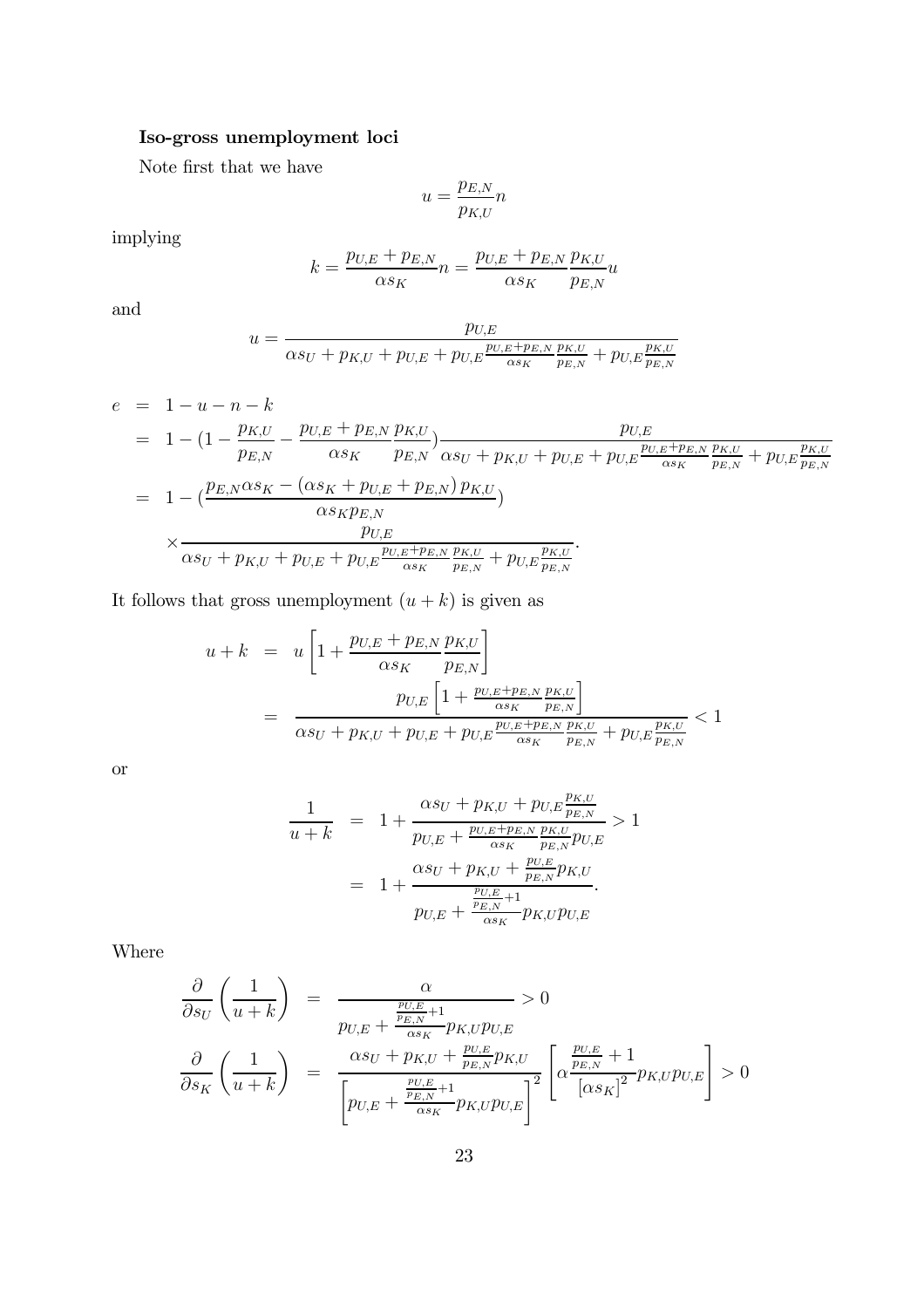$$
p_{K,U}\left[p_{U,E} + \frac{\frac{p_{U,E}}{p_{E,N}} + 1}{\alpha s_K} p_{K,U} p_{U,E}\right]
$$

$$
\frac{\partial}{\partial p_{EN}}\left(\frac{1}{u+k}\right) = \frac{-\left[\alpha s_U + p_{K,U} + \frac{p_{U,E}}{p_{E,N}} p_{K,U}\right] \left[\frac{p_{K,U} p_{U,E}}{\alpha s_K}\right]}{\left[p_{U,E} + \frac{\frac{p_{U,E}}{p_{E,N}} + 1}{\alpha s_K} p_{K,U} p_{U,E}\right]^2} \left(-\frac{p_{U,E}}{p_{E,N}^2}\right]
$$

$$
= \frac{p_{K,U}\left[p_{U,E} + \frac{1}{\alpha s_K} p_{K,U} p_{U,E}\right] - \left[\alpha s_U + p_{K,U}\right] \left[\frac{p_{K,U} p_{U,E}}{\alpha s_K}\right]}{\left[p_{U,E} + \frac{\frac{p_{U,E}}{p_{E,N}} + 1}{\alpha s_K} p_{K,U} p_{U,E}\right]^2} \left(-\frac{p_{U,E}}{p_{E,N}^2}\right)
$$

$$
= \frac{p_{K,U} p_{U,E}\left[1 - \frac{s_U}{s_K}\right]}{\left[p_{U,E} + \frac{\frac{p_{U,E}}{p_{E,N}} + 1}{\alpha s_K} p_{K,U} p_{U,E}\right]^2} \left(-\frac{p_{U,E}}{p_{E,N}^2}\right) \lesssim 0 \text{ for } \frac{s_U}{s_K} \lesssim 1
$$

$$
\left[1 + \frac{p_{U,E}}{p_{E,N}}\right] \left[p_{U,E} + \frac{\frac{p_{U,E}}{p_{E,N}} + 1}{\alpha s_K} p_{K,U} p_{U,E}\right]
$$
\n
$$
\frac{\partial}{\partial p_{KU}} \left(\frac{1}{u+k}\right) = \frac{-\left[\alpha s_U + p_{K,U} + \frac{p_{U,E}}{p_{E,N}} p_{K,U}\right] \left[\frac{\frac{p_{U,E}}{p_{E,N}} + 1}{\alpha s_K} p_{U,E}\right]}{\left[p_{U,E} + \frac{\frac{p_{U,E}}{\alpha s_K} + 1}{\alpha s_K} p_{K,U} p_{U,E}\right]^2}
$$
\n
$$
= \frac{\left[1 + \frac{p_{U,E}}{p_{E,N}}\right] \left[p_{U,E} + \frac{p_{K,U} p_{U,E}}{\alpha s_K}\right] - \left[\alpha s_U + p_{K,U}\right] \left[\frac{\frac{p_{U,E}}{p_{E,N}} + 1}{\alpha s_K} p_{U,E}\right]}{\left[p_{U,E} + \frac{\frac{p_{U,E}}{\alpha s_K} + 1}{\alpha s_K} p_{K,U} p_{U,E}\right]^2}
$$
\n
$$
= \frac{p_{U,E} - \alpha s_U \frac{1}{\alpha s_K} p_{U,E}}{\left[p_{U,E} + \frac{\frac{p_{U,E}}{\alpha s_K} + 1}{\alpha s_K} p_{K,U} p_{U,E}\right]^2} \left[1 + \frac{p_{U,E}}{p_{E,N}}\right] < 0
$$
\n
$$
= \frac{p_{U,E} \left(1 - \frac{s_U}{s_K}\right) \left[1 + \frac{p_{U,E}}{p_{E,N}}\right]}{\left[p_{U,E} + \frac{\frac{p_{U,E}}{\alpha s_K} + 1}{\alpha s_K} p_{K,U} p_{U,E}\right]^2} \leq 0 \text{ for } \frac{s_U}{s_K} \geq 1.
$$

Hence, the gross unemployment can be written in implicit form as

$$
u + k = F(s_U(p_{K,U}, p_{E,N}), s_K(p_{K,U}, p_{E,N}), p_{K,U}, p_{E,N})
$$

Note that

$$
sign\frac{\partial F\left(\cdot\right)}{\partial z}=-sign\frac{\partial}{\partial z}\left(\frac{1}{u+k}\right).
$$